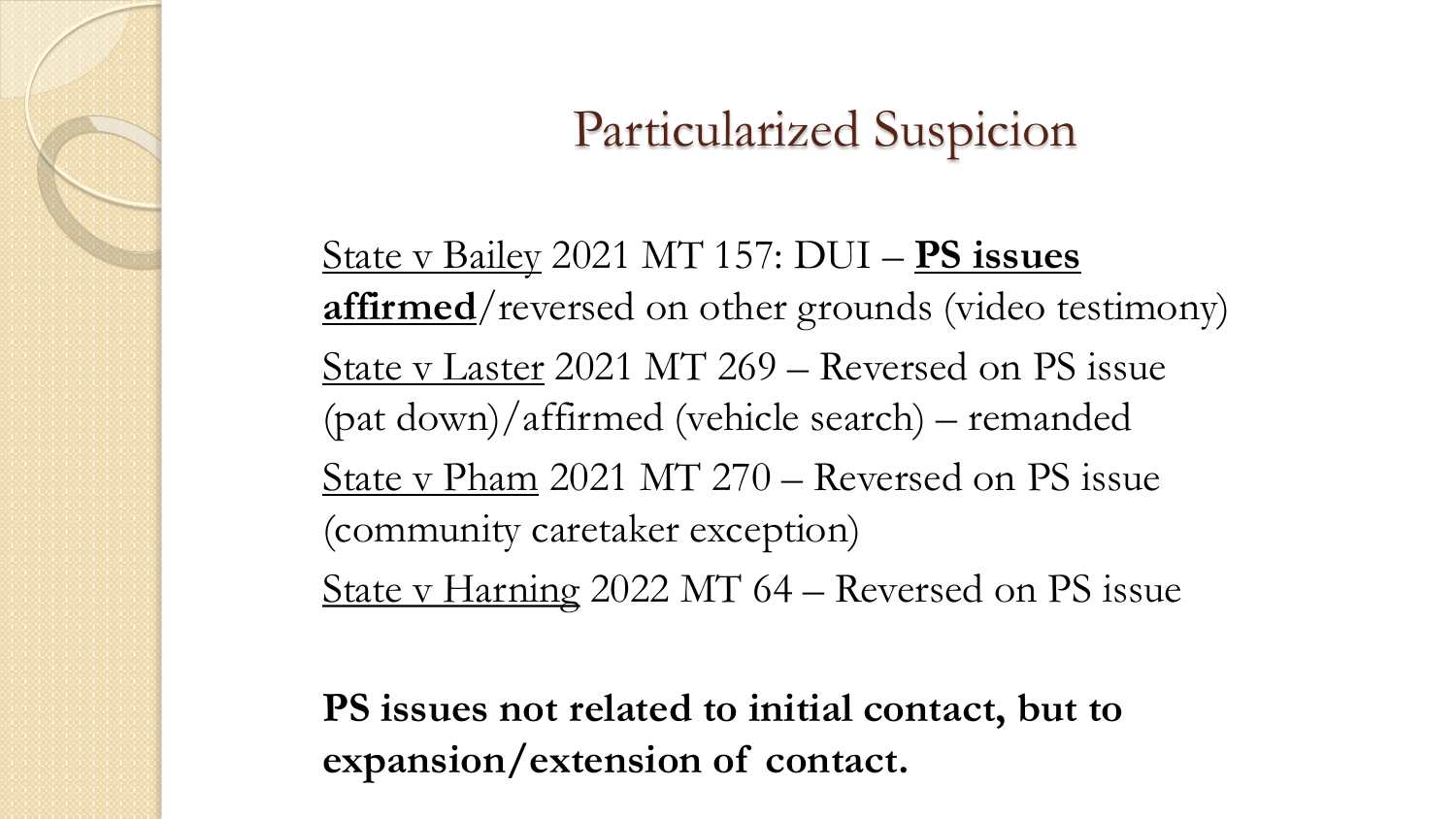### Particularized Suspicion **State v Bailey, 2021 MT 157 – Lewis & Clark County**

• MHP Trooper responds to report of single vehicle crash. Vehicle on side with beer cans scattered on ground. Winter/cold; dark; remote area and not much traffic; road not well maintained – ice/snow/ruts.

 Upon approach to crash site Trooper observed vehicle matching description given by caller travelling toward him with obvious crash damage.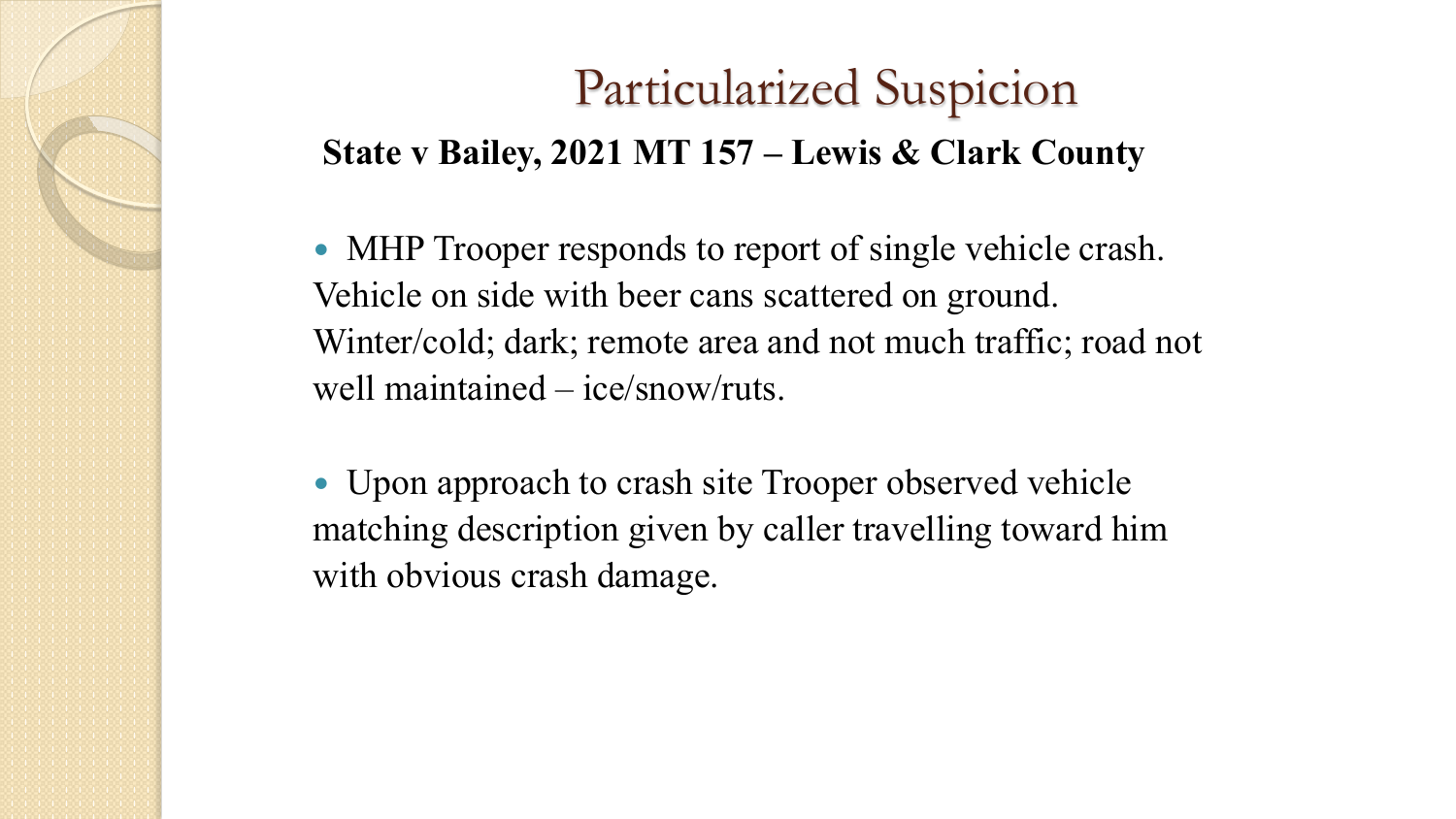### Particularized Suspicion **State v Bailey, 2021 MT 157 – Lewis & Clark County**

• Traffic stop; Bailey admitted to being in crash and said he rolled over at 2 mph; Trooper suspicious based on experience/training and lack of steep sides to road - not possible.

• Bailey said left scene; got help from family member to roll vehicle back over and drive off.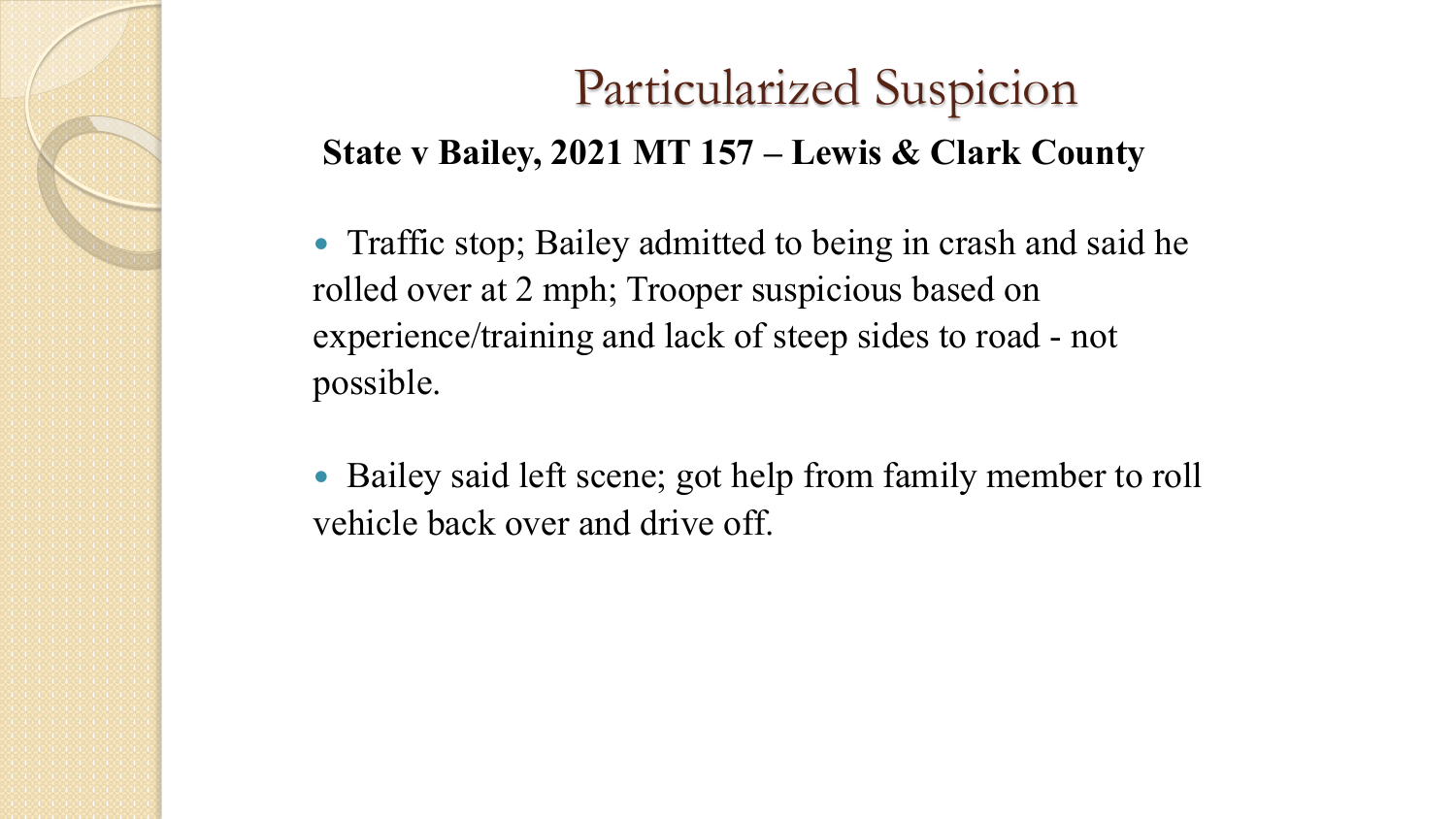#### **State v Bailey, 2021 MT 157 – Lewis & Clark County**

 Trooper investigating this as **Reckless/Careless Driving and Failure to Report** (i.e., traffic law violations) with suspicion of possible DUI based on report of beer cans, leaving scene, and unlikely story of rolling over at 2 mph.

• Trooper placed Bailey in back of patrol car due to cold weather and need to further question about crash for accident report (since car had been moved from crash site).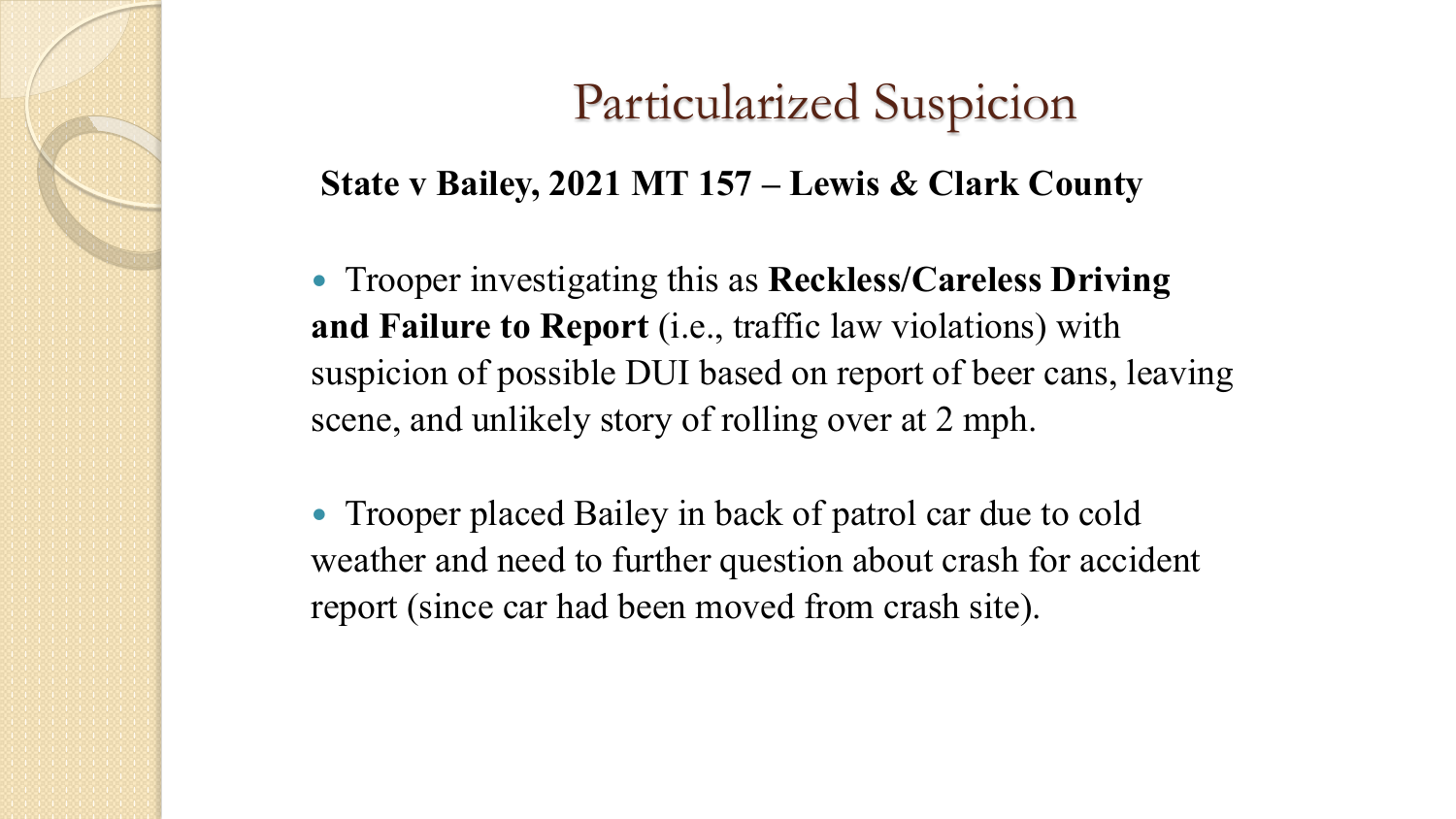#### **State v Bailey, 2021 MT 157 – Lewis & Clark County**

- Once in car officer
- smelled odor of alcohol;
- observed watery, blood shot eyes; and
- when asked Bailey admitted a.) drinking and b.) to having alcohol in vehicle (which he had tried to hide).
- Upon completion of accident report inquiry turned to DUI investigation resulting in DUI prosecution.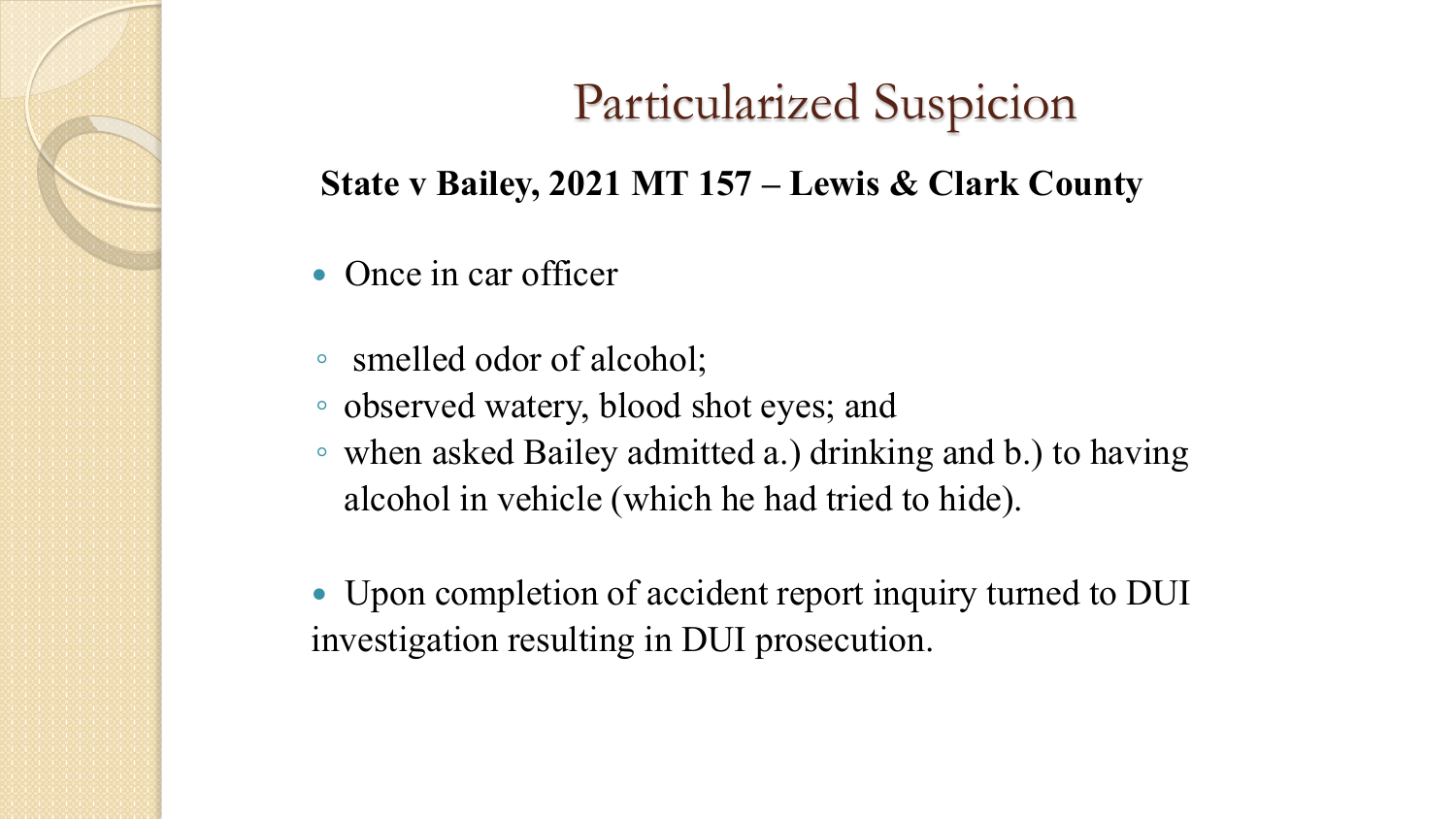### Particularized Suspicion – Quick Refresh

### **State v Bailey, 2021 MT 157 – Lewis & Clark County**

Unreasonable searches and seizures: Prohibited by both Fourth Amendment to the United States Constitution and Article II, Section 11, of the Montana Constitution. Warrant/Probable Cause: Required.

Exception: Temporary investigative stop (see §§ 46-5-401, - 403, MCA) (see also *Terry*).

Officer may briefly stop and detain a person for investigative purposes without a warrant or probable cause for an arrest if, based on specific and articulable facts known to the officer, including rational inferences therefrom based on the officer's training and experience, the officer has an objectively reasonable, particularized suspicion that the person is engaged, or about to engage, in criminal activity.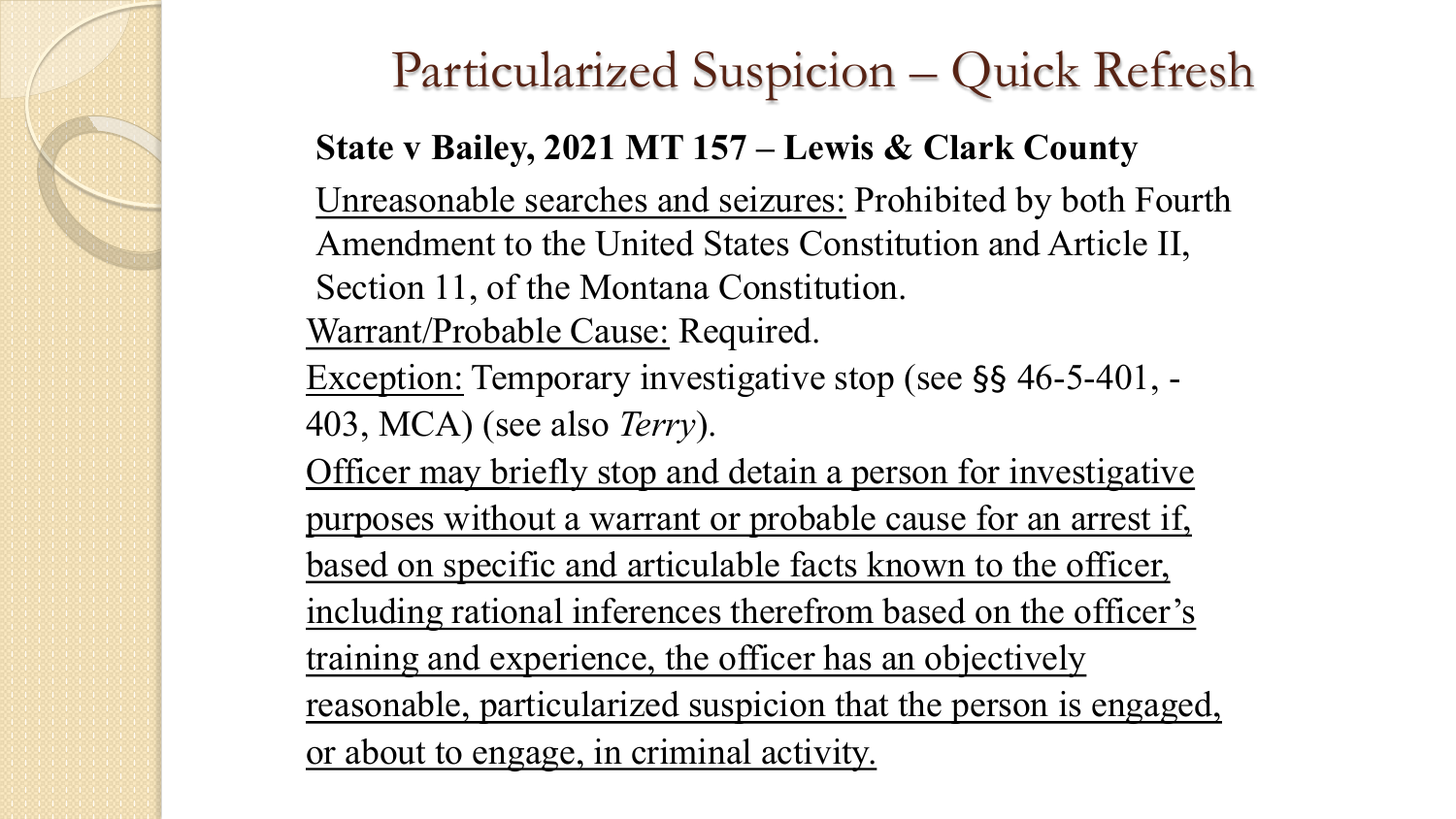Particularized Suspicion – Quick Refresh **State v Bailey, 2021 MT 157 – Lewis & Clark County**

#### Temporary Investigative Stop

#1: Time: Such a stop may last only as long as is reasonably necessary to confirm or dispel the predicate suspicion for the stop, and law enforcement's means of detainment and investigative questions may not exceed the scope of the predicate suspicion for the stop.

#2: Extend/expand: During the stop additional objective data of wrongdoing "may give rise to further suspicions and enlarge the scope of the investigation."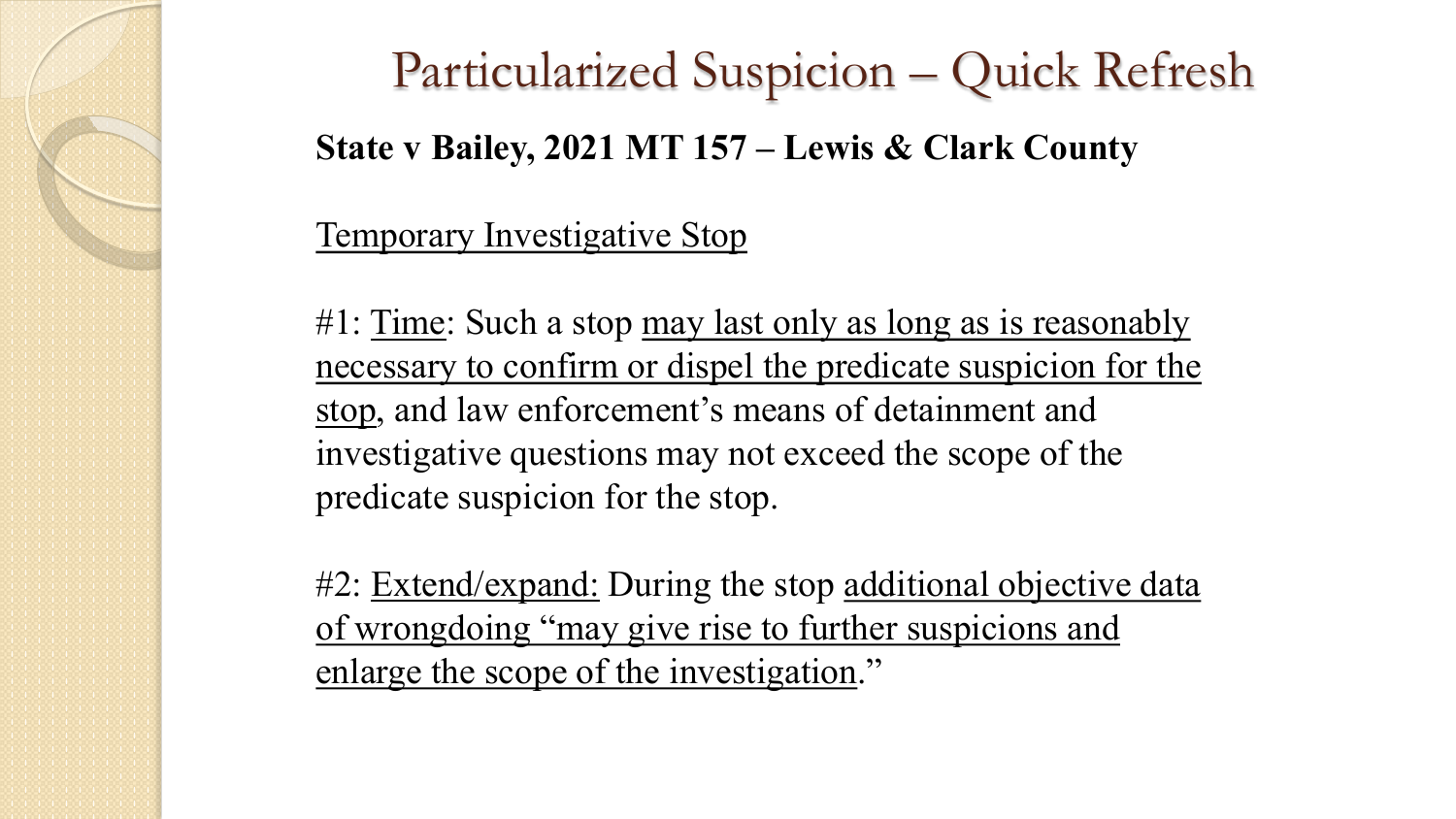Particularized Suspicion – DUI Standard **State v Bailey, 2021 MT 157 – Lewis & Clark County**

#### DUI Investigation:

Particularized suspicion to conduct a DUI investigation exists when there is:

1) objective data from which an experienced officer ha[s] sufficient cause to conduct the field sobriety tests, and

2) a resulting suspicion that the person to be so tested has been driving under the influence of alcohol or drugs.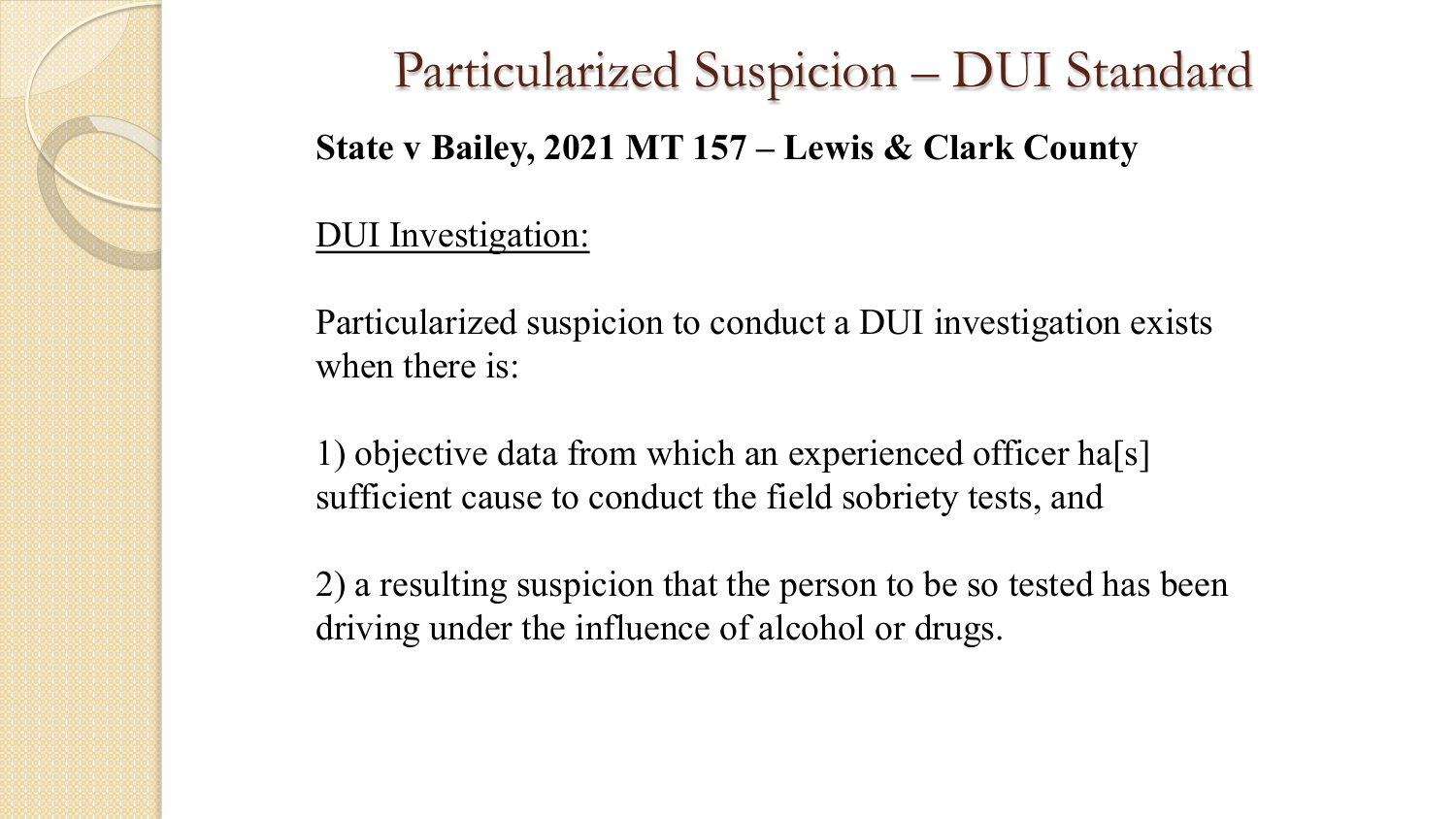### **State v Bailey, 2021 MT 157 – Lewis & Clark County**

In this case, PS for both the stop and the expansion into a DUI investigation were found to exist based on:

-Report of a rollover crash with beer cans near the scene; -Officer's belief that explanation of the rollover crash did not make sense based on his experience with car crashes and location of crash site (level/flat terrain); -Bailey's leaving the scene without contacting law enforcement (traffic law violation); -The odor of alcohol coming from Bailey and his bloodshot/watery eyes;

-Bailey's admission of drinking alcohol; alcohol in vehicle.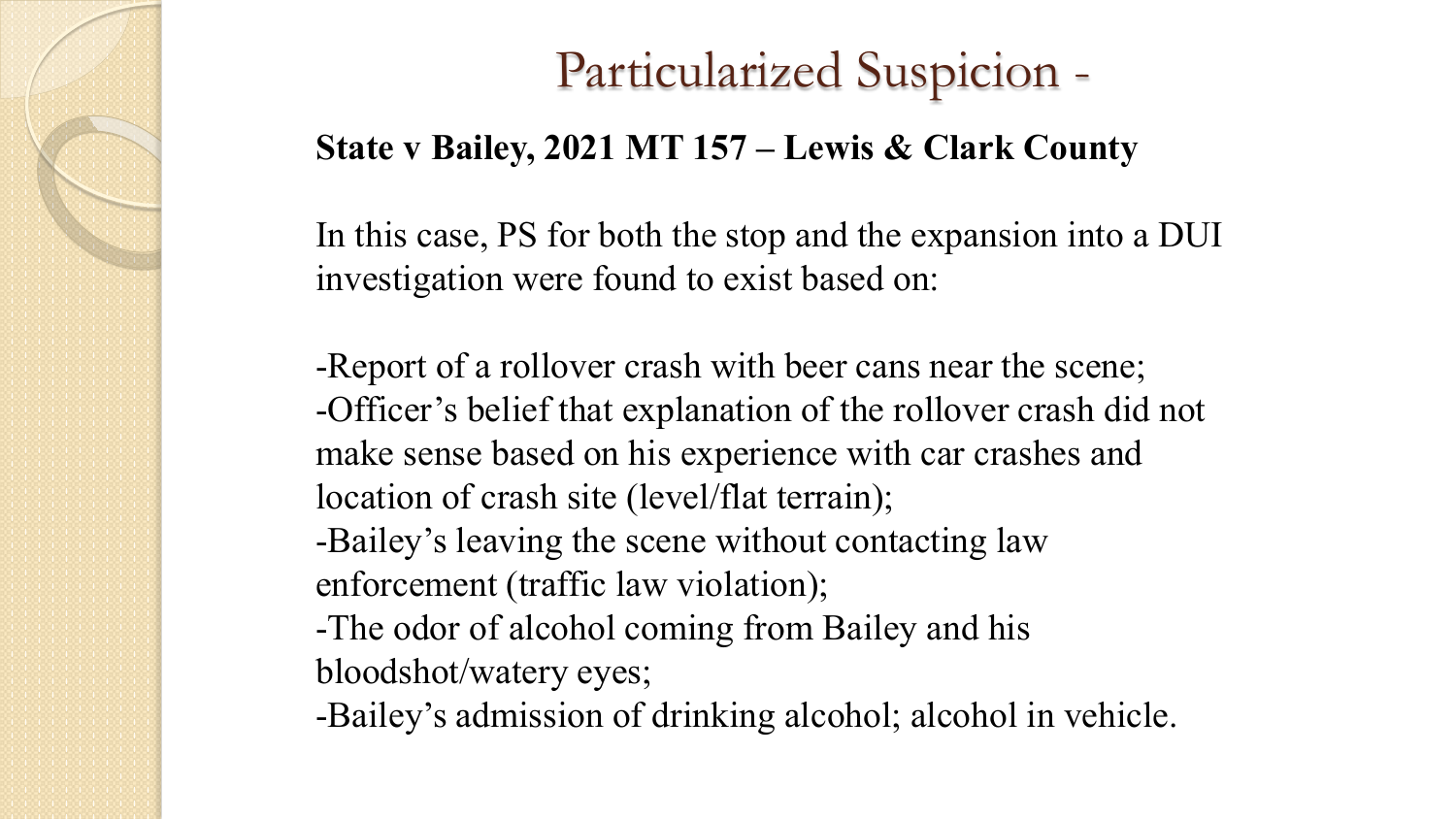#### **State v Bailey, 2021 MT 157 – Lewis & Clark County**

So, **good** stop, **good** DUI investigation by officer, and **good** prosecution.

One problem: lab tech (blood draw case) testified by two-way video.

Held: Violated Bailey's right to confront witnesses against him.

Reversed.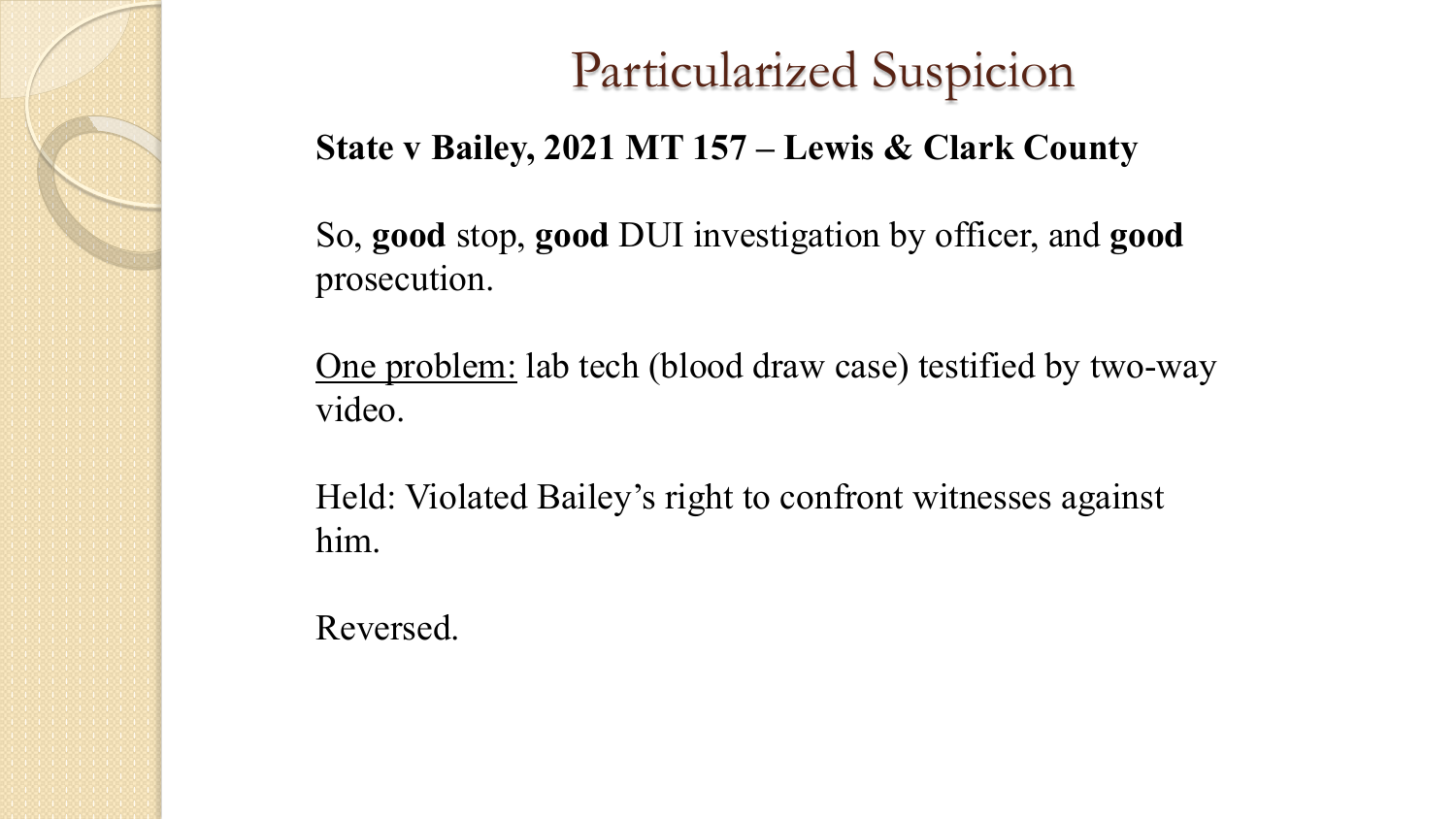#### **State v Laster, 2021 MT 269 – Yellowstone County**

Drug charges & OPO. District Court denied defendant's motion to suppress. Defendant appealed.

911/neighborhood resident:

- Car going up and down street like casing houses/cars.
- Now stuck in snow.
- Guys look "very, very spooky" and one of them "really, really spooky looking".
- Stolen cars had been dumped in neighborhood in past.
- Truck now on scene; helping get car unstuck.
- Everyone looked like "wannabe gang bangers".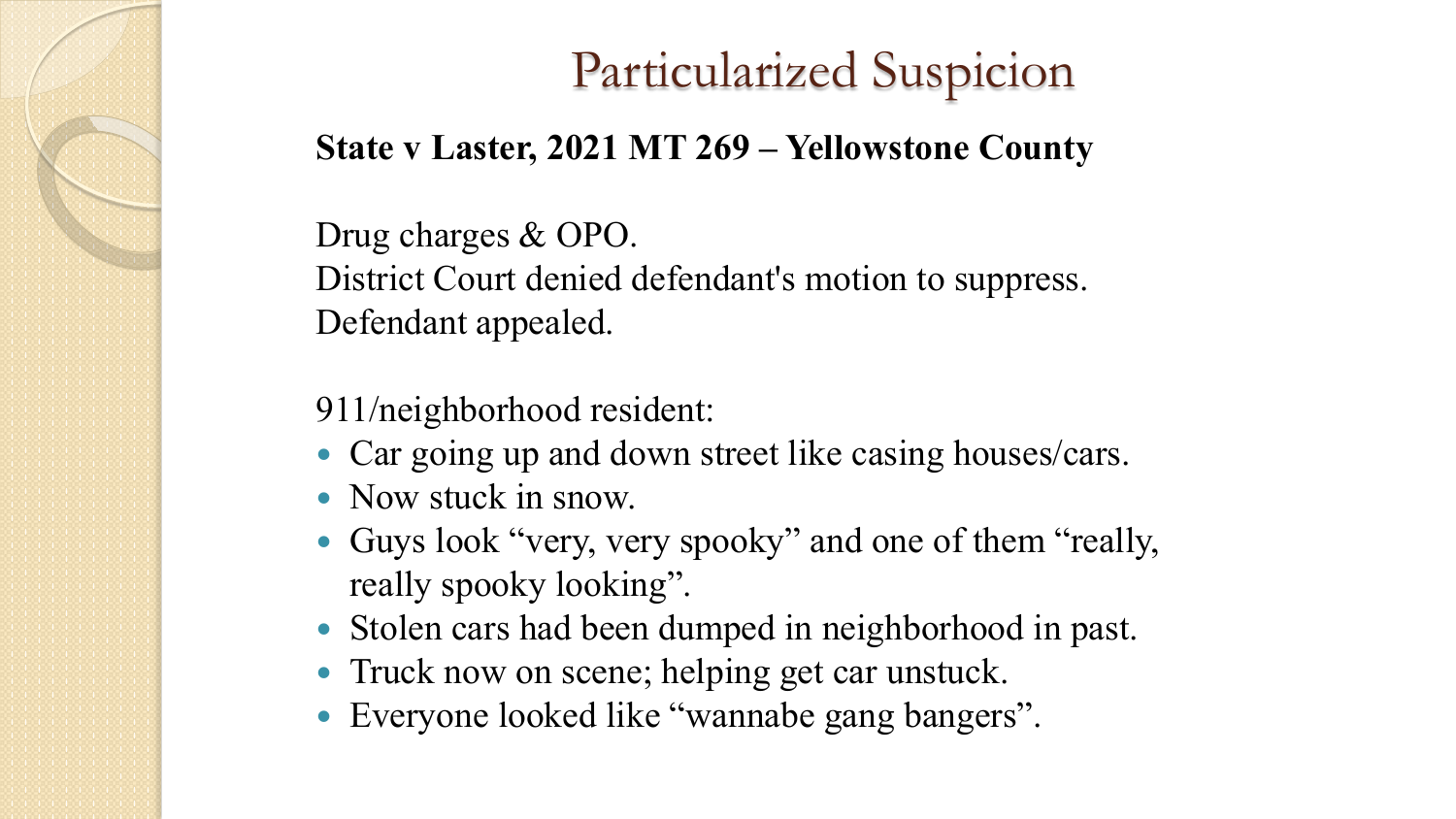#### **State v Laster, 2021 MT 269 – Yellowstone County**

#### BPD responds.

Car observed stuck in snowbank, partially out in street. Truck behind it trying to pull it out.

Officer:

- Had observed this very car in past parked at a high crime location with people walking up to it/away from it a lot.
- Neighborhood had problems with drugs/stolen cars.
- Car posed traffic hazard.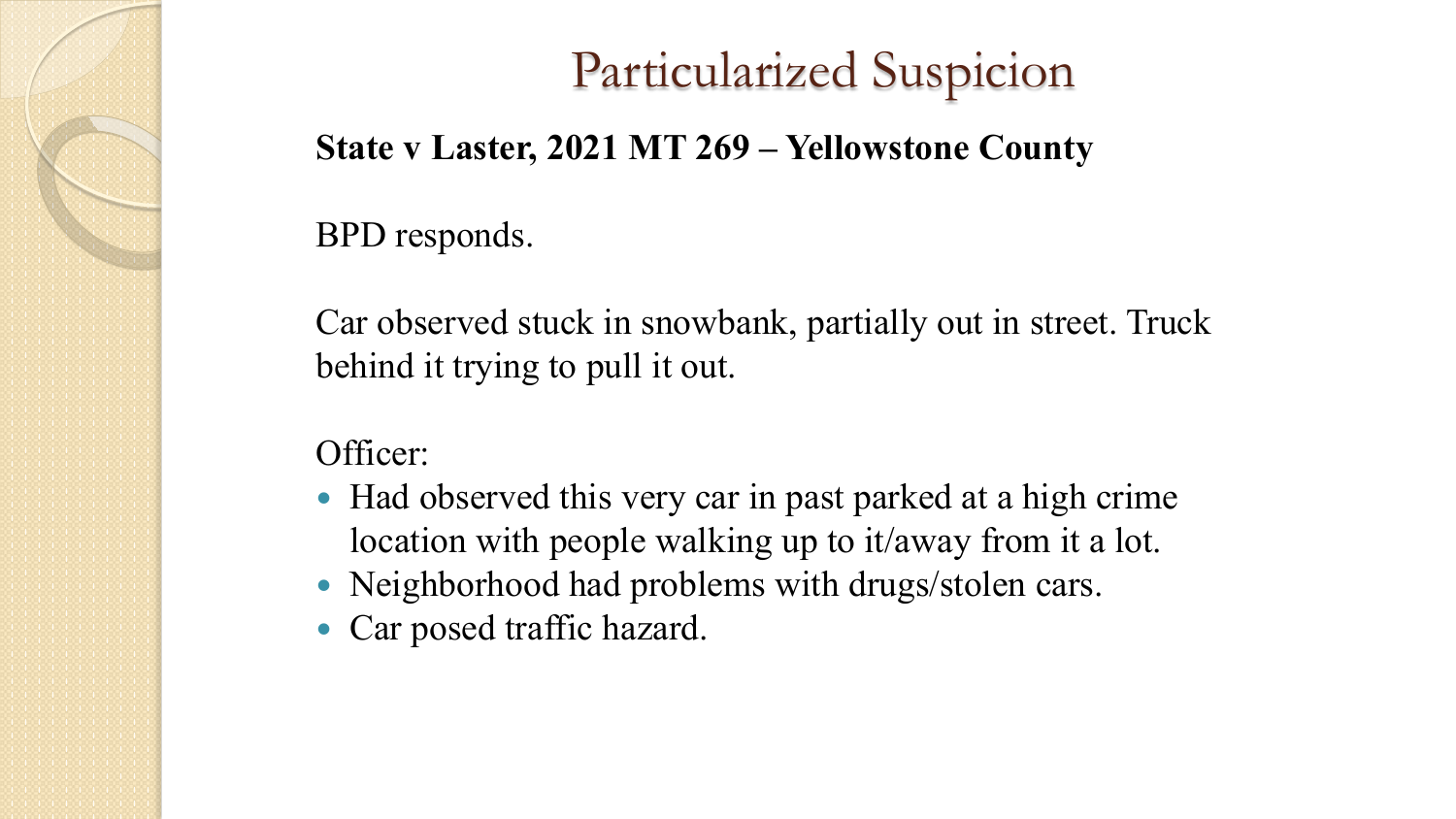#### **State v Laster, 2021 MT 269 – Yellowstone County**

Laster had no good explanation for being in neighborhood/driving up and down street.

Asked for ID. Laster didn't have any, but gave his name.

Officer did pat down due to being in close proximity; felt something like pipe/loker in exterior pocket. Could have been a knife.

Laster: cigs/lighter.

Officer: Not feel like either of those items. Asked Laster if he could retrieve items: loker/meth residue.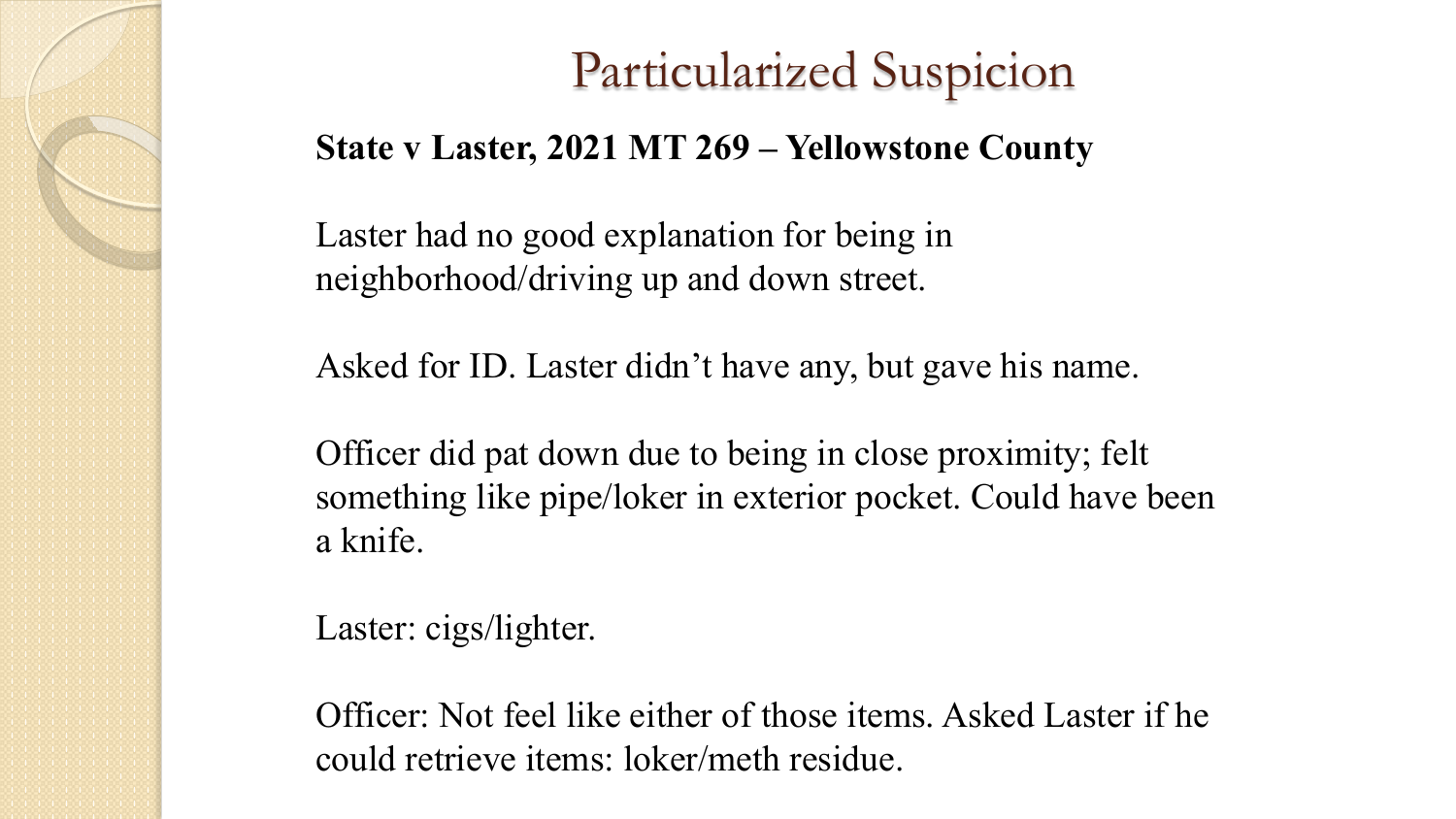#### **State v Laster, 2021 MT 269 – Yellowstone County**

Purpose of pat down: officer safety.

Laster placed in patrol car; asked for/gave consent to search vehicle based on loker/residue.

Vehicle search: scale, plastic baggies, pipe, bag/white crystalline substance.

Taken into custody, during intake it was learned that:

- Laster had provided brother's first name instead of his own.
- Under supervision of P&P and has active P&P warrant.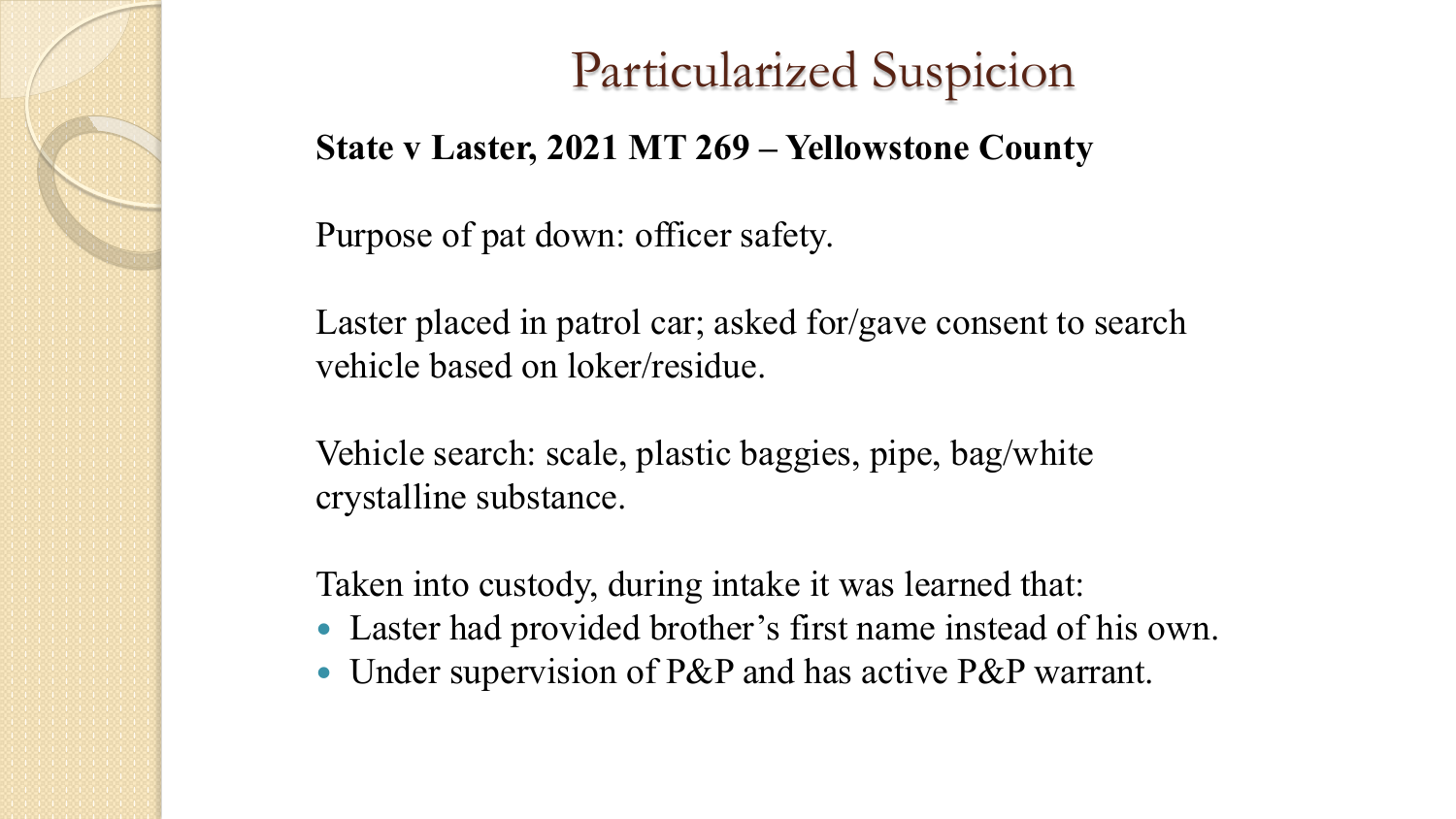#### **State v Laster, 2021 MT 269 – Yellowstone County**

Defendant filed motion to suppress based on illegality of stop, pat down, and vehicle search.

State advanced two theories based on exceptions to warrant requirement:

- Valid temporary investigative stop/Terry stop
- Community Caretaking Doctrine

District Court denied motion to suppress on grounds that both exceptions applied in this case.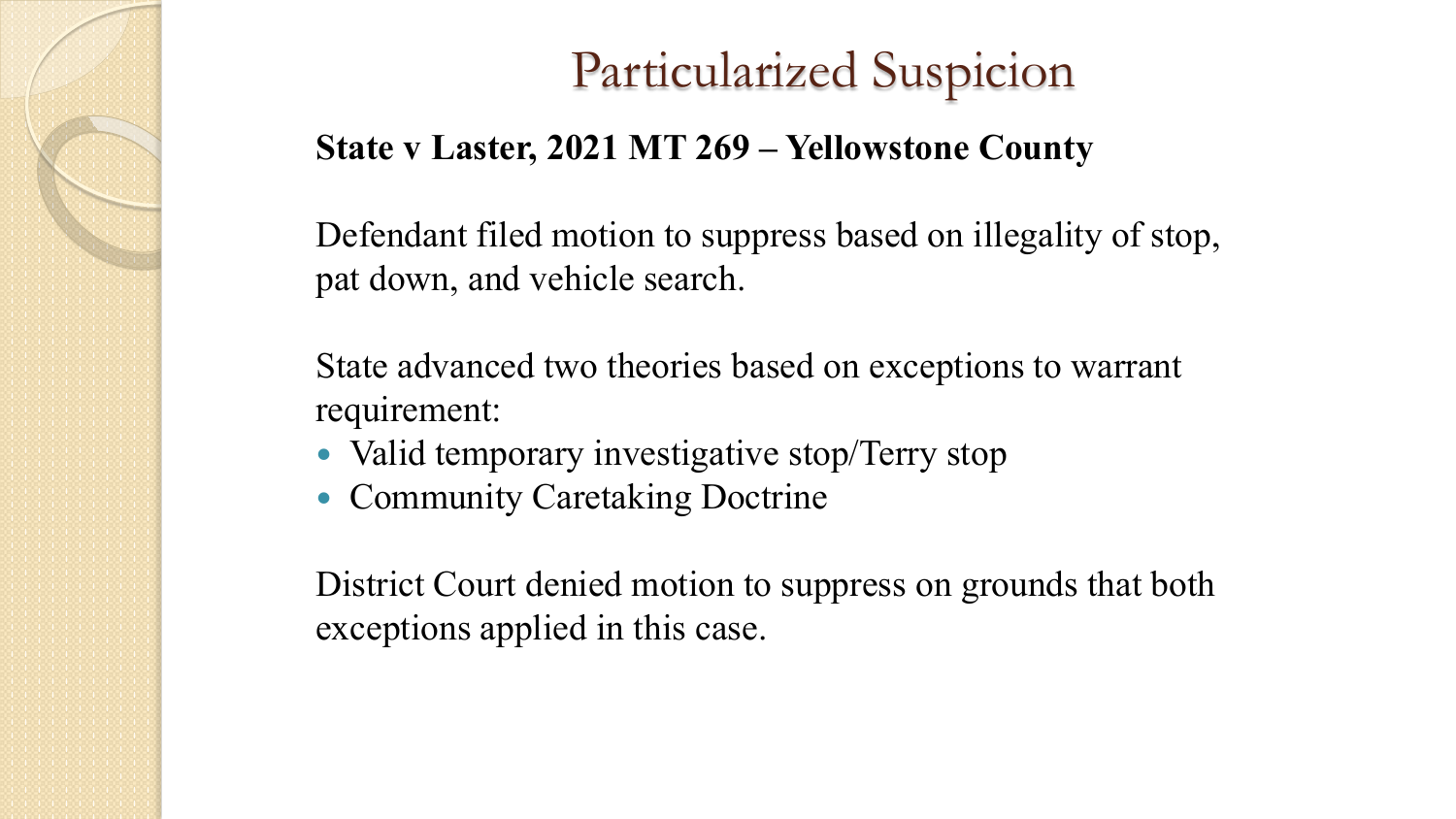#### **State v Laster, 2021 MT 269 – Yellowstone County**

#### 56 page opinion.

Other issues addressed:

- Community Caretaking Doctrine (will talk about this in *Pham*)
- Inevitable Discovery
- Consent/Independent Source Exceptions

Good case to bookmark for future reference. Provides many different examples of good/bad PS and CCD.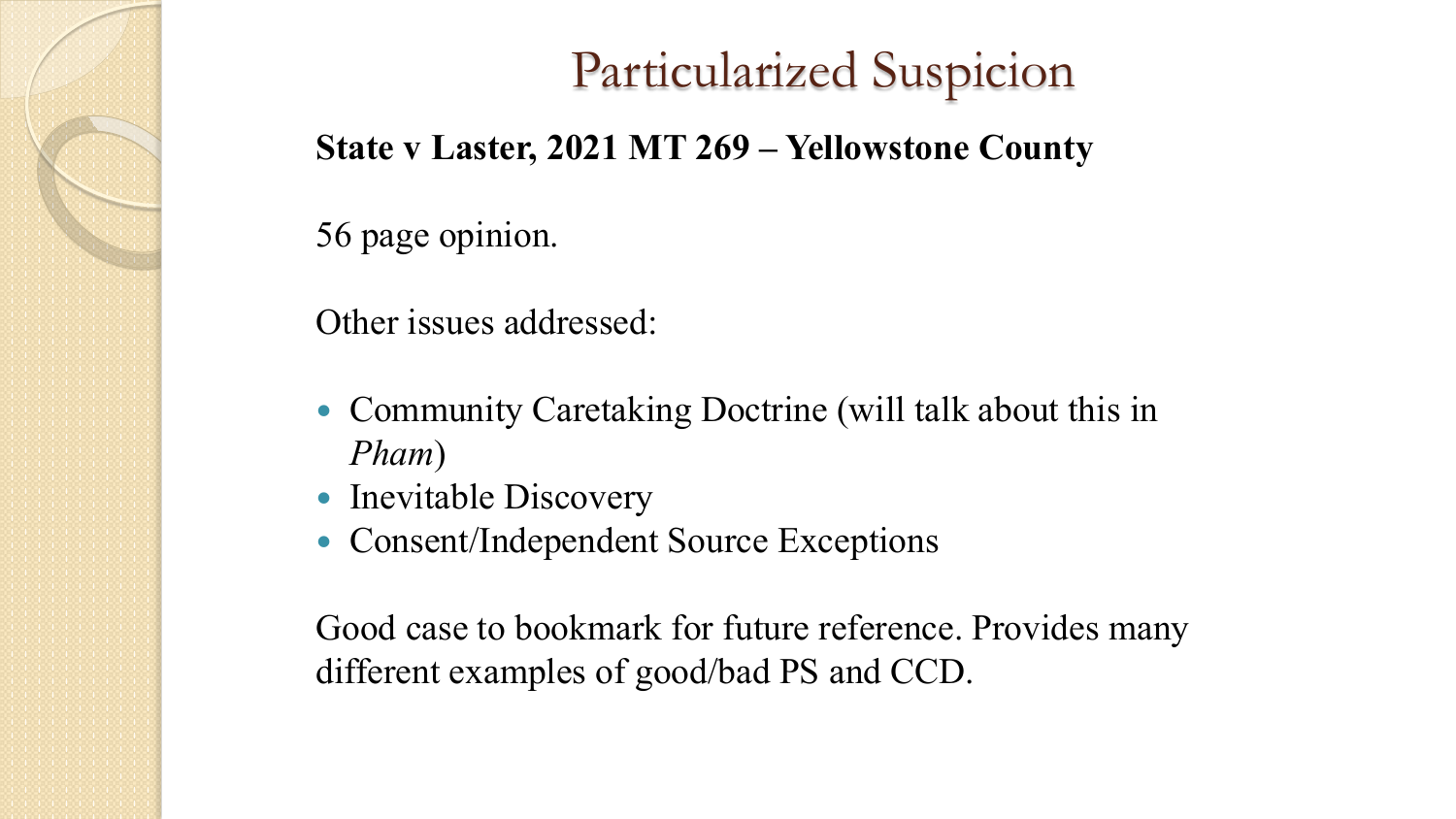#### **State v Laster, 2021 MT 269 – Yellowstone County**

Ultimately, Court concluded that the **initial** stop/interaction was justified as a *Terry* stop on grounds that certain traffic offenses had been committed based on vehicle's location/position relative to street and sidewalks (providing and citing various possible statutory violations).

However, expansion of stop/interaction to pat down was not validly based on any objective criteria. No basis in record to suspect criminal activity based on 911 call or observations of officers.

Loker/residue should have been suppressed.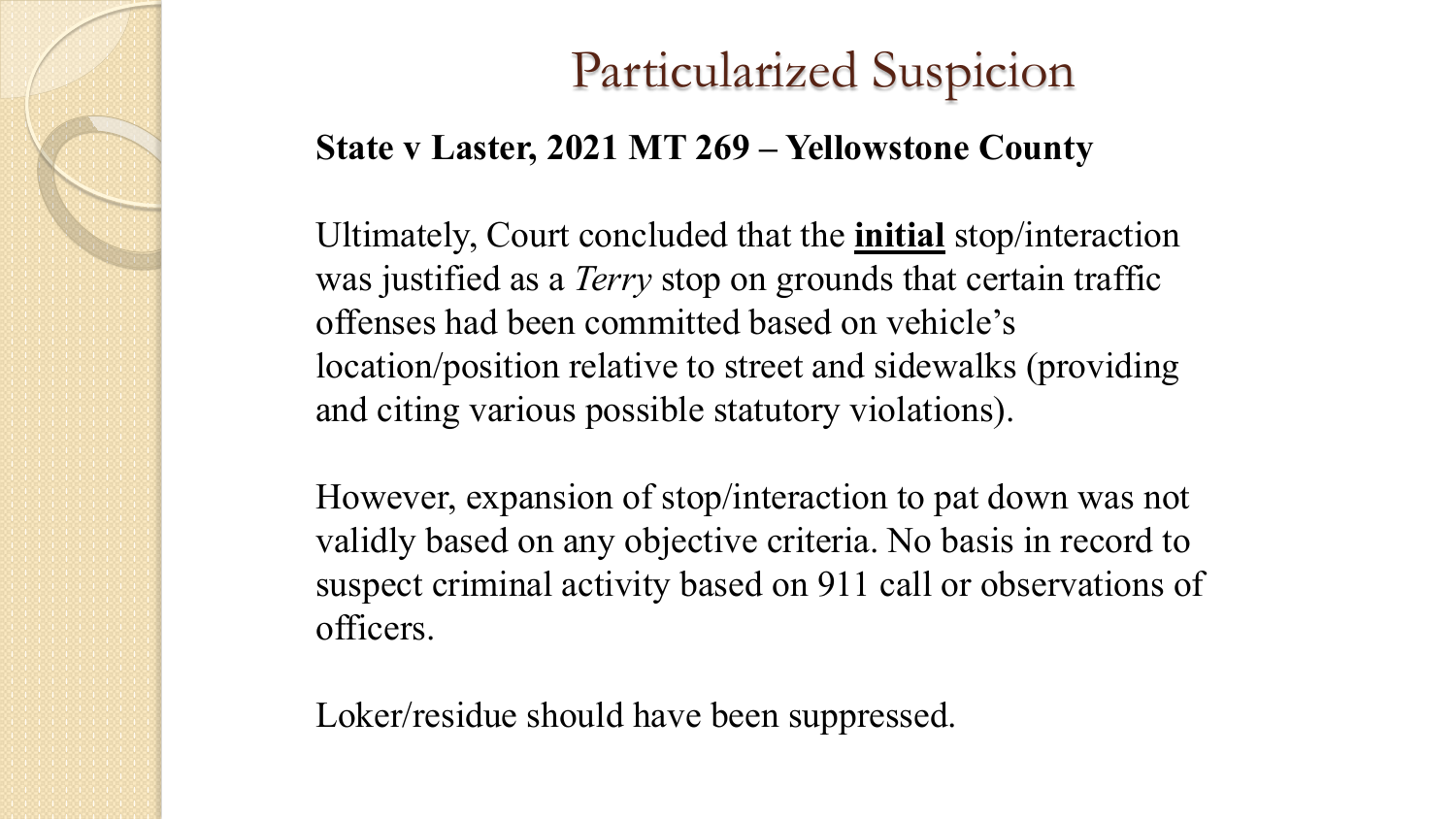#### **State v Laster, 2021 MT 269 – Yellowstone County**

As to pat down, Officer did not testify to:

- Any specific facts or circumstances that caused him to actually believe that Laster might be presently armed and dangerous that night.
- Seeing any furtive or other suspicious movement, behavior, or indication from Laster that would have in any event reasonably supported such an inference.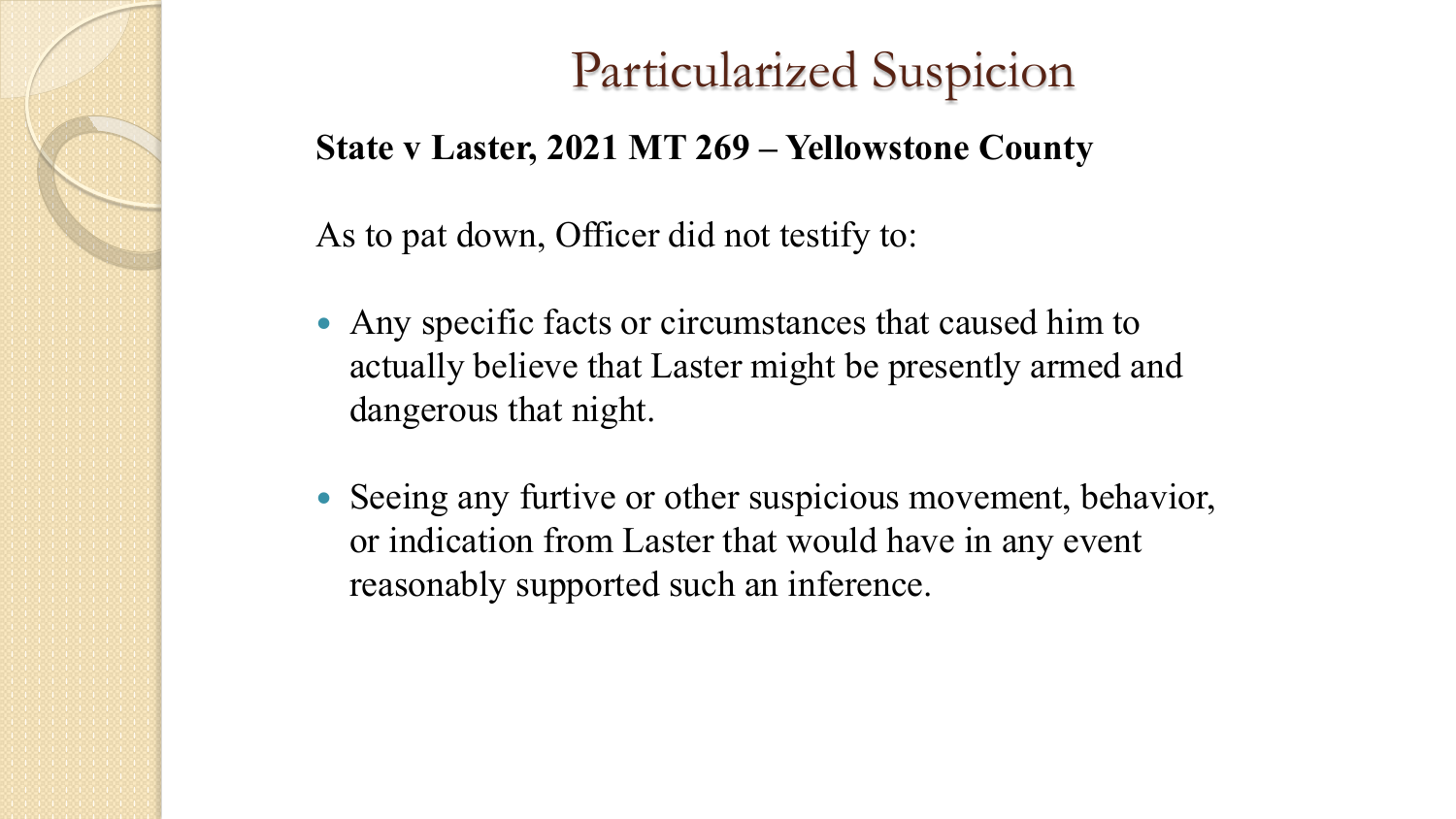#### **State v Laster, 2021 MT 269 – Yellowstone County**

Particularized suspicion must be more than a mere generalized suspicion, possibility, undeveloped hunch, or good faith belief.

Examples of what it is not from various cases cited in *Laster*:

- Daytime observation of occupied vehicle legally parked alone in public-use area near oft-vandalized war memorial insufficient for particularized suspicion of criminal activity.
- Talking in phone booth on a cold night in the vicinity of a reported domestic abuse "in a high crime area" and then fleeing after officer passed by insufficient alone for particularized suspicion of criminal activity.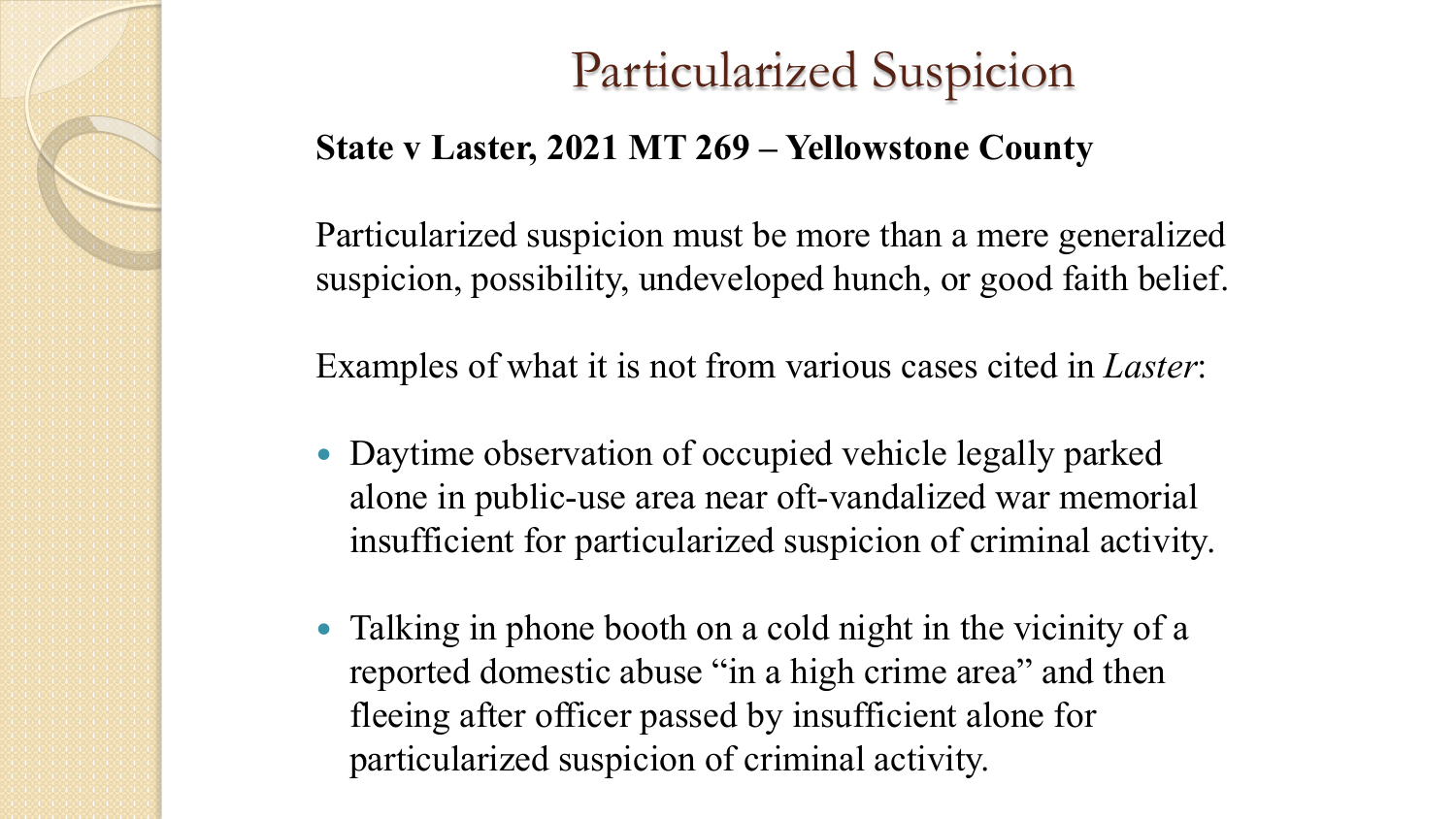#### **State v Laster, 2021 MT 269 – Yellowstone County**

More examples of what PS is not from *Laster*:

- Mere suspicion of "possible" traffic violation "combined with no other objective data" insufficient to justify investigatory stop.
- Generalized observation that person looked suspicious in high crime "neighborhood frequented by drug users" insufficient to justify investigative stop.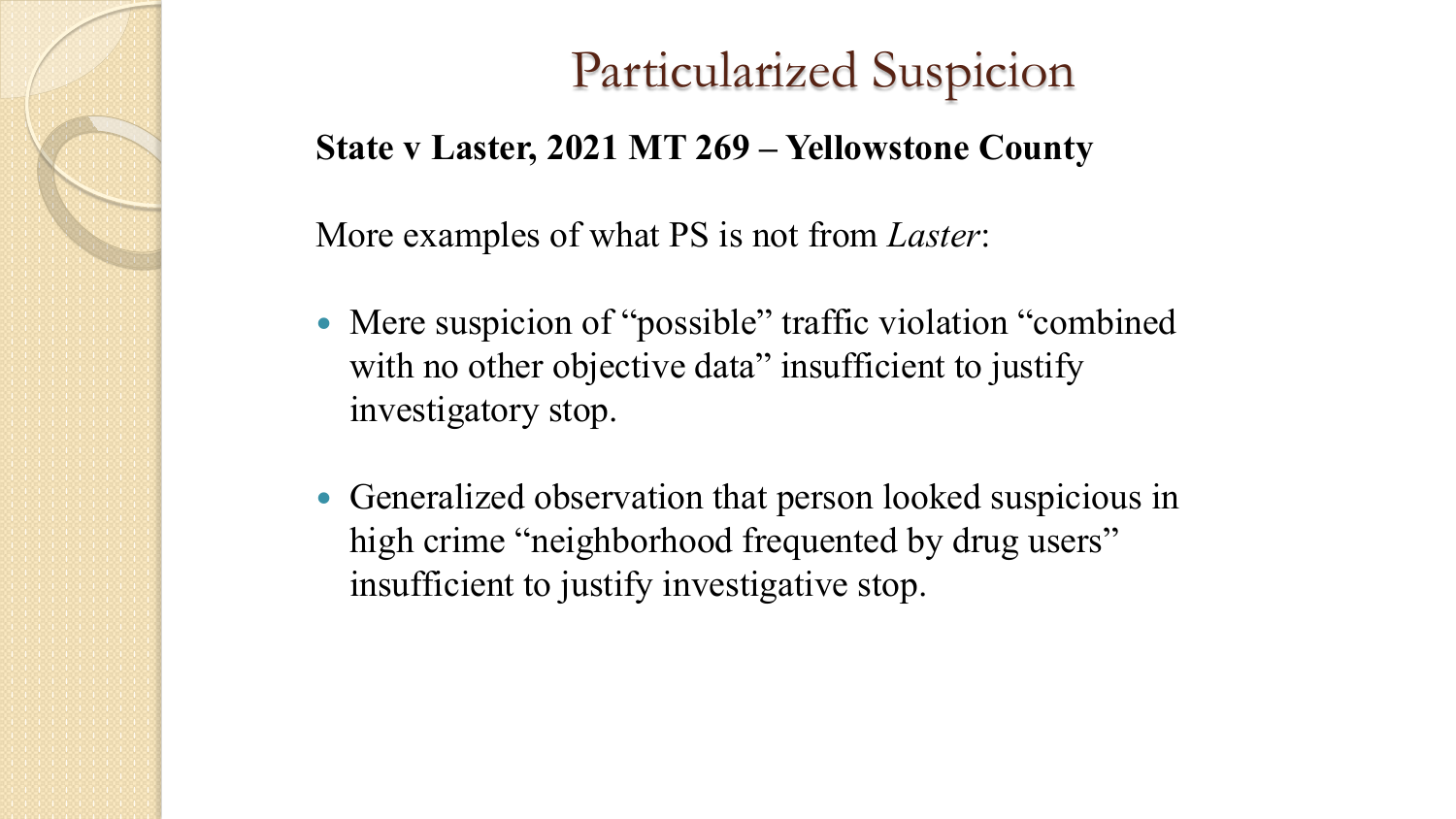### Particularized Suspicion – Community Caretaking

### **State v Pham, 2021 MT 270 – Custer County**

Drug charges. Defendant convicted and appealed.

Pham was a Vietnamese immigrant. English second language. Driving to Butte from his home in Minnesota to check on a vehicle. Was on way back to Minnesota and stopped at a Conoco station in Miles City. Restroom, gas, and food.

DCI agent transporting marijuana (900+ pounds) for evidence storage to Billings comes in to use restroom and get a drink. Other agents outside in marked MHP crime scene van with the marijuana. "Stuffed full", abnormal sight to average person for this reason.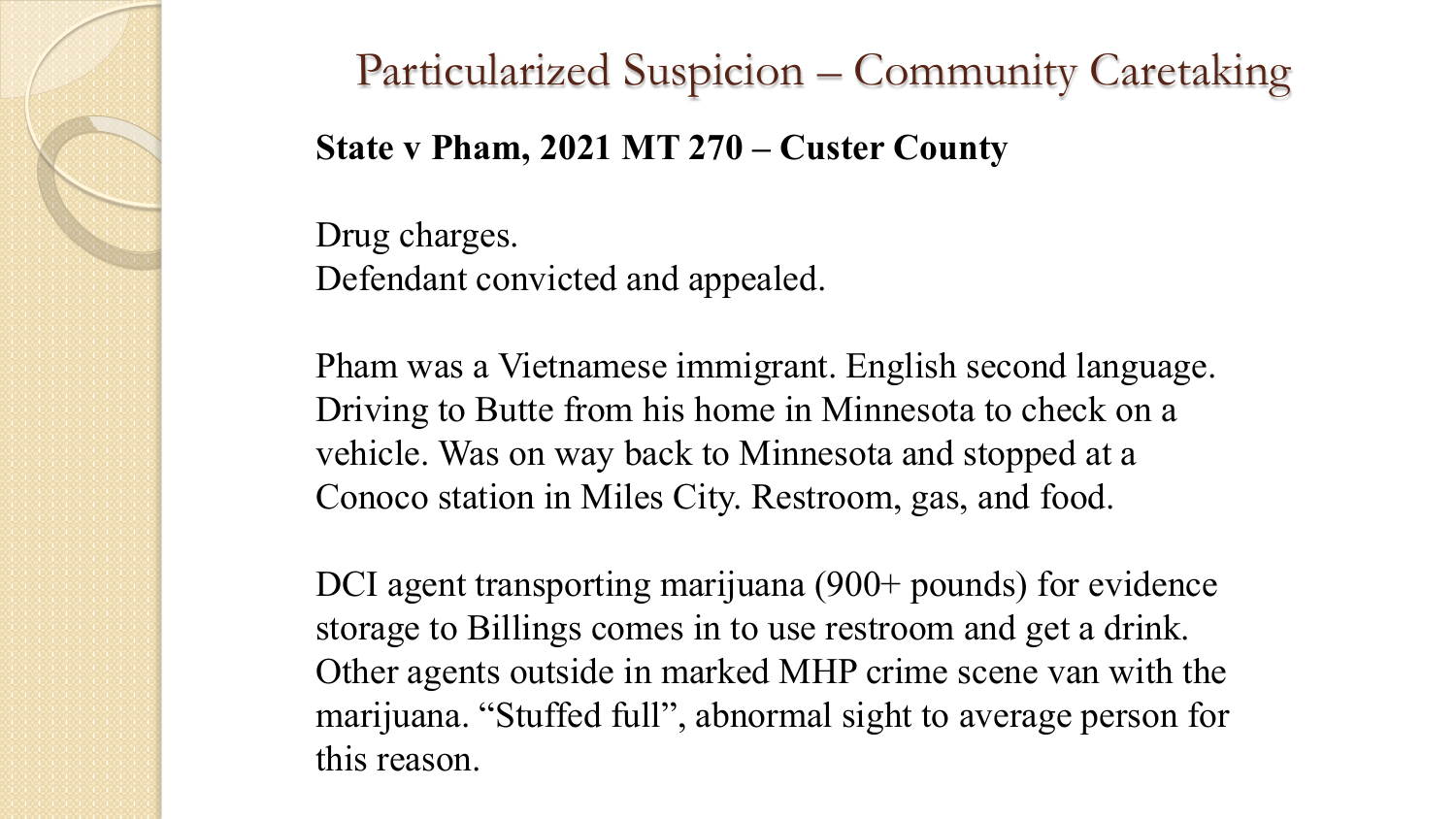# Particularized Suspicion – Community Caretaking **State v Pham, 2021 MT 270 – Custer County**

Other details omitted.

DCI agent sees Pham continuously staring at van; behaviour appears different – overt nervousness; decides to approach him after talking to other agents – either lost or committing crime.

Accounts differ between agent and Pham regarding what happened next.

Ultimately led to consent search of vehicle and 19 pounds of marijuana.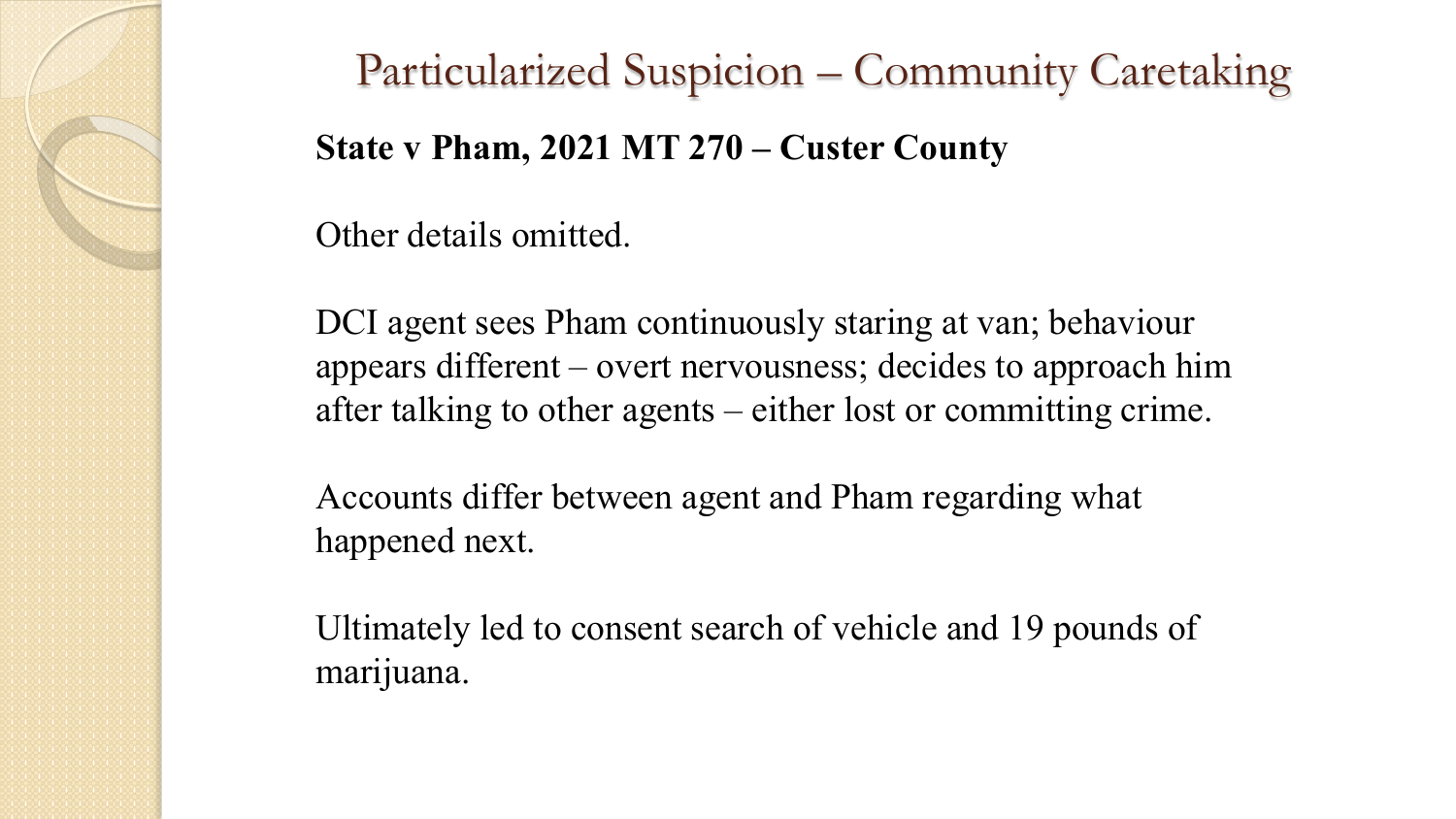Particularized Suspicion – Community Caretaking **State v Pham, 2021 MT 270 – Custer County**

#### Important points:

- Discussion of what constitutes a seizure for purposes of triggering need for warrant or exception to same.
- Community Caretaking Doctrine as exception to warrant requirement.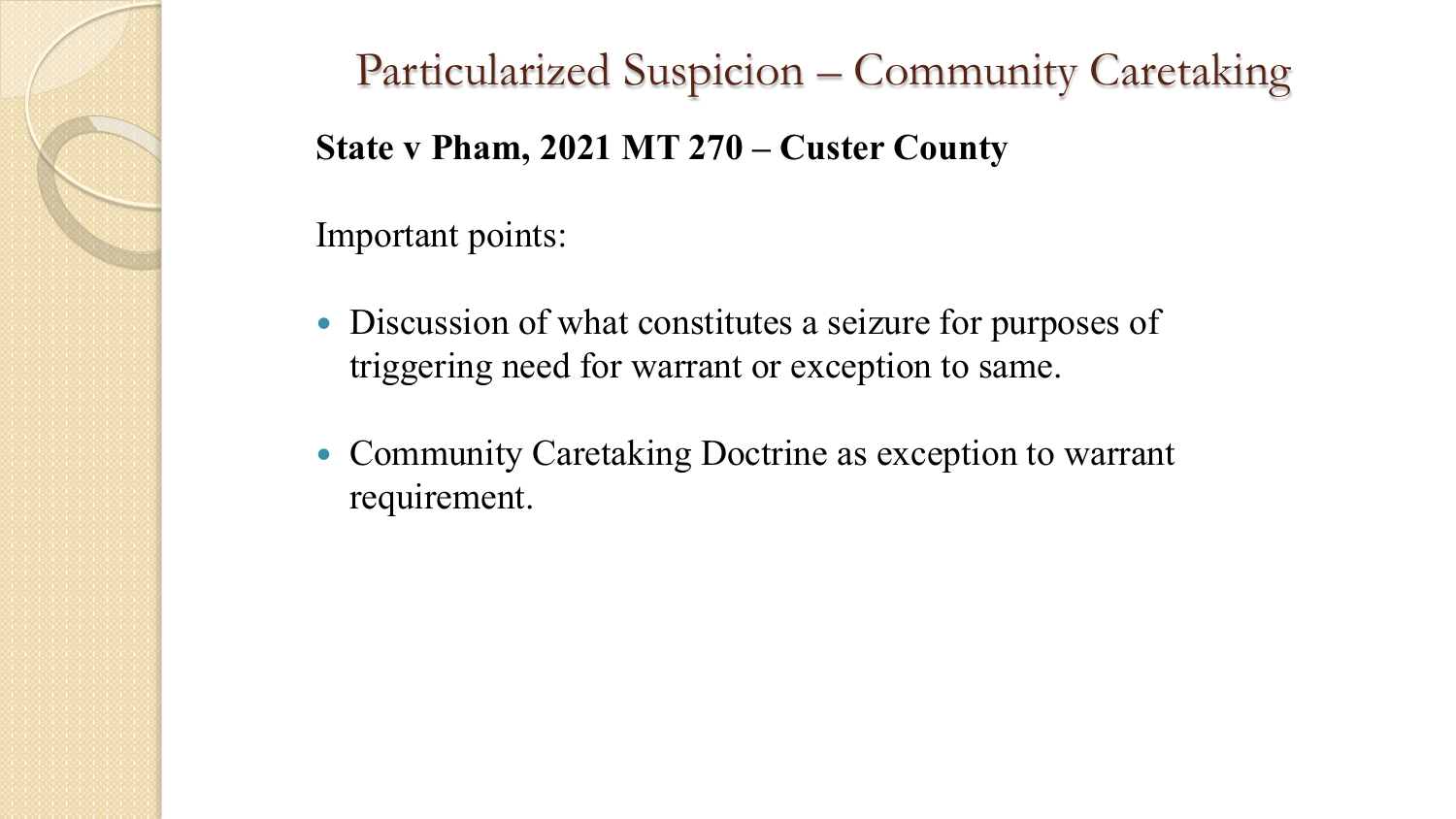Community Caretaking Doctrine

- Another exception to warrant requirement
- "Narrowly applies only to 'certain police-citizen encounters' where police become involved, 'unrelated to' the enforcement or prosecution of the criminal law, to check-on or aid persons who may be 'in peril' or otherwise in need of some form of assistance.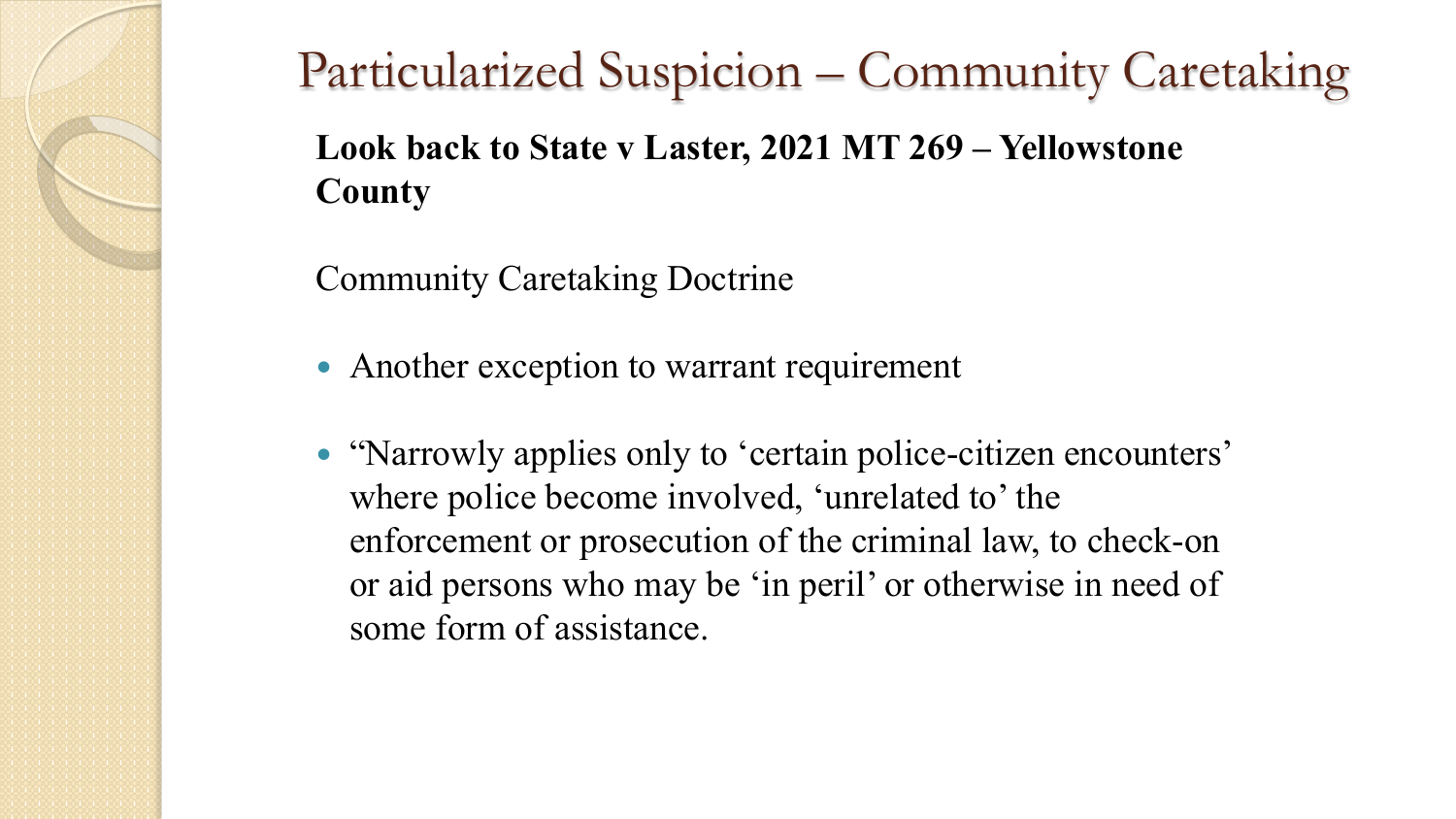Community Caretaking Doctrine

- Not all contacts: Not every police-citizen contact constitutes a constitutional "seizure".
- CCD contacts often do "in order for the officer to ascertain" or confirm whether the citizen is in fact in peril or otherwise in need of assistance.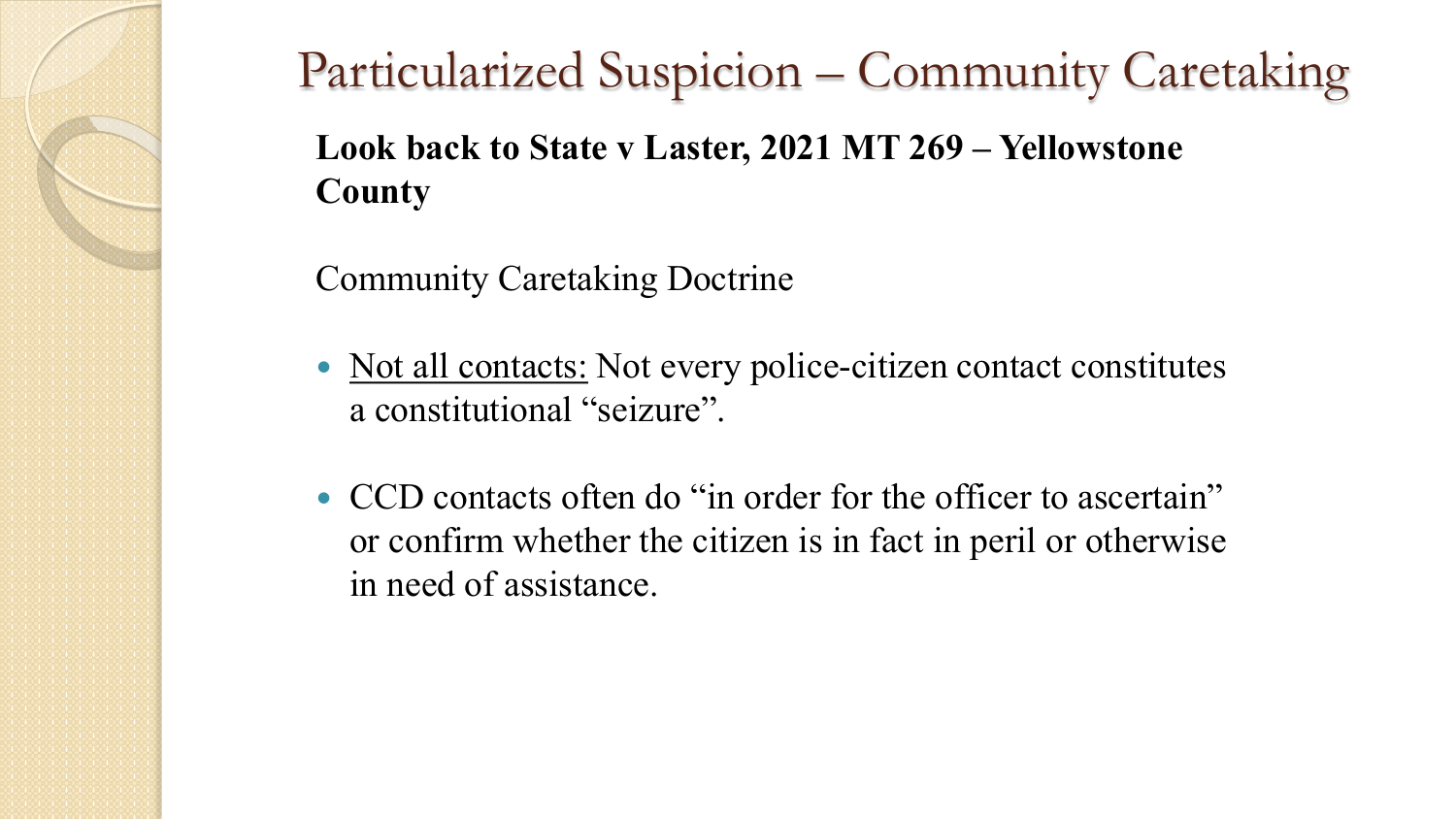Community Caretaking Doctrine

 An officer may briefly stop and detain (i.e., seize) a person for a non-law enforcement caretaking or welfare purpose without a warrant, probable cause for an arrest, or particularized suspicion of criminal activity if, based on specific and articulable facts known to the officer and resulting rational inferences based on training or experience, the officer has an objectively reasonable particularized suspicion that an individual may presently be in peril or otherwise in need of assistance.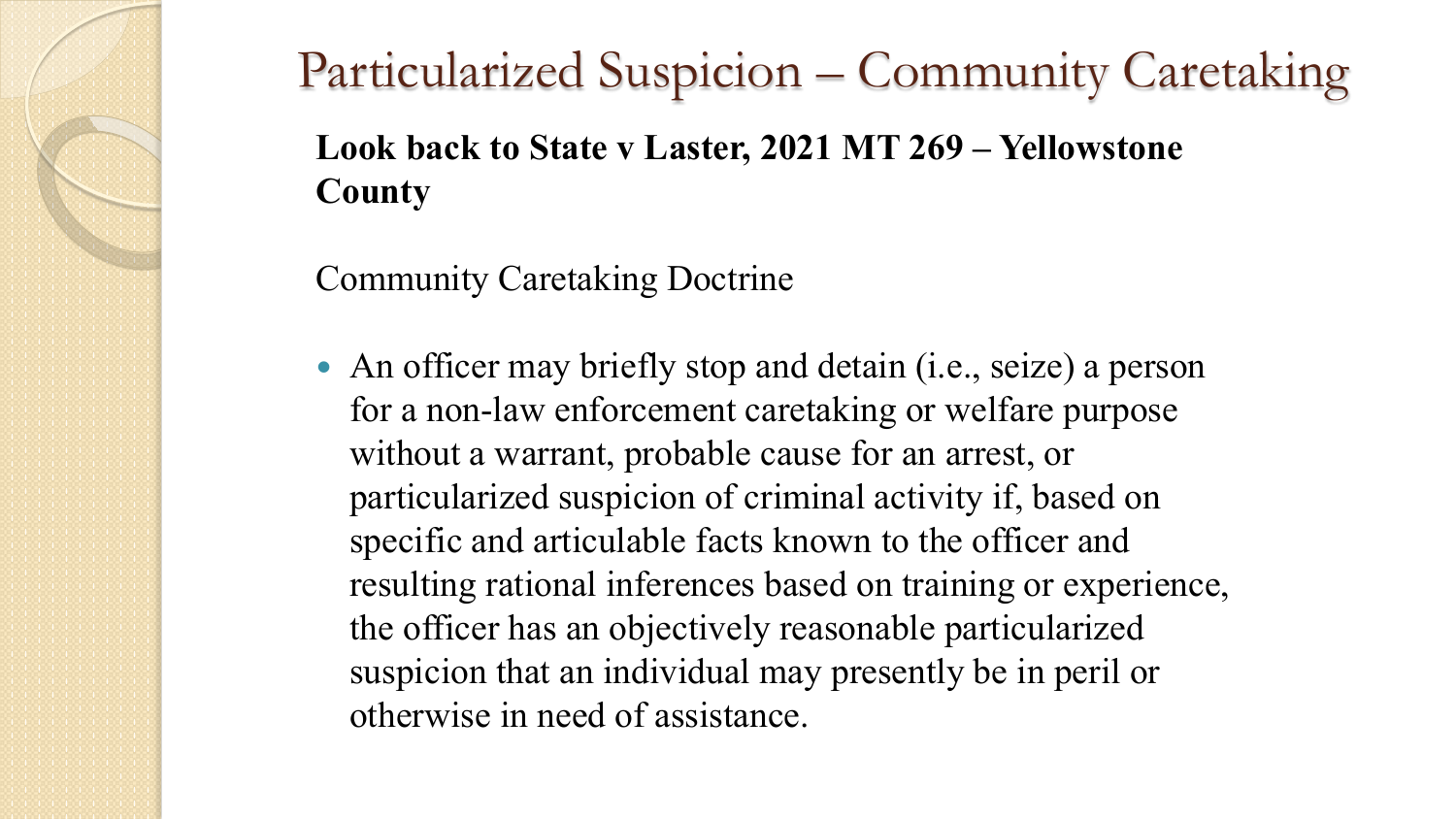Community Caretaking Doctrine

- Time: The officer may briefly detain the person to investigate and take corresponding action to mitigate the peril or otherwise assist in furtherance of the person's safety or welfare.
- No pretext: A community caretaker stop must "actually" involve a welfare check" and may not "be used as a pretext for an illegal search and seizure."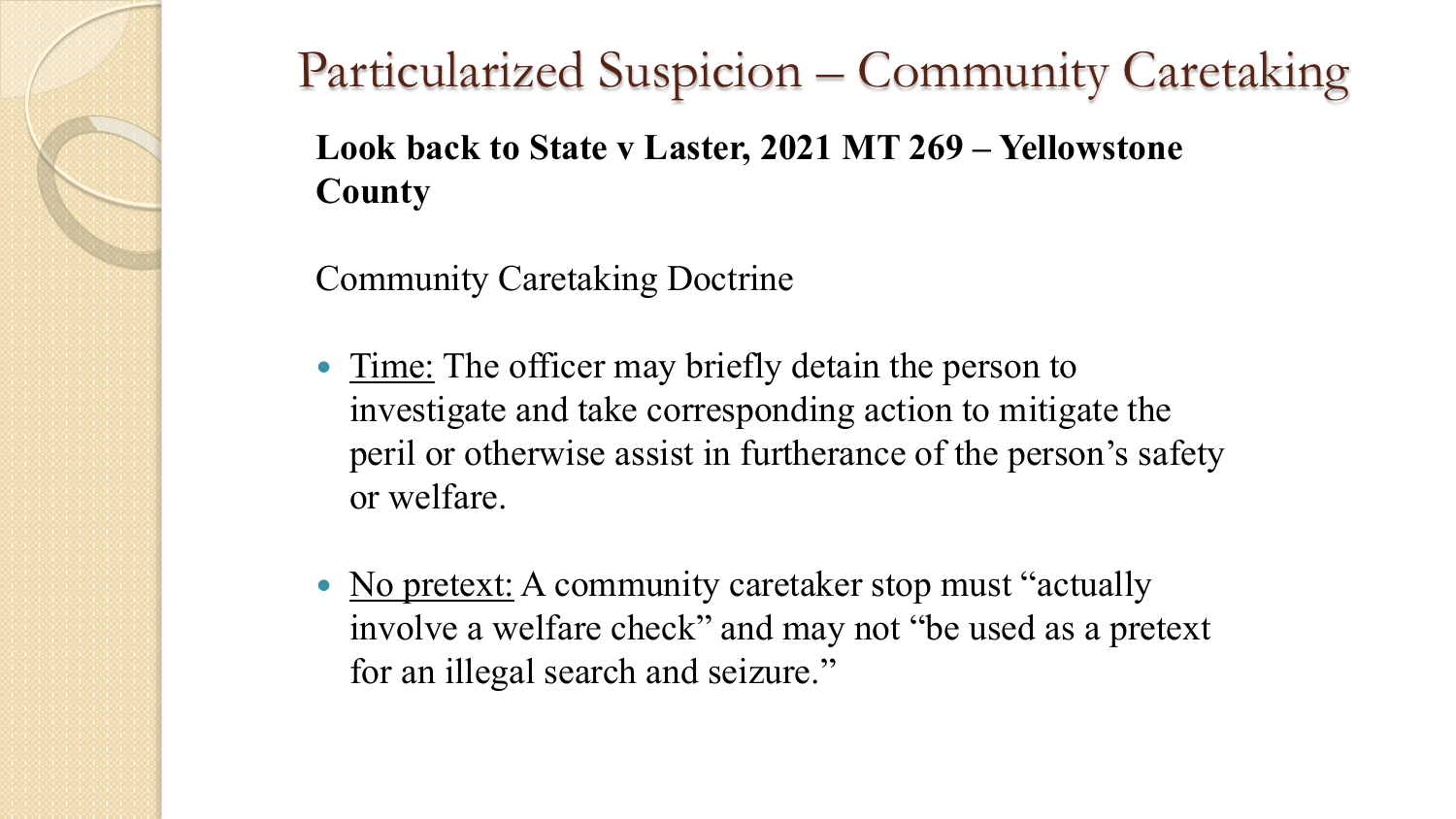Community Caretaking Doctrine

- Expand/Extend: CCD stop may ripen and transition into a criminal investigatory stop if, based on additional information obtained or observed during the lawful duration and scope of the initial stop, a reasonable particularized suspicion of criminal activity subsequently arises.
- Just like a *Terry* stop.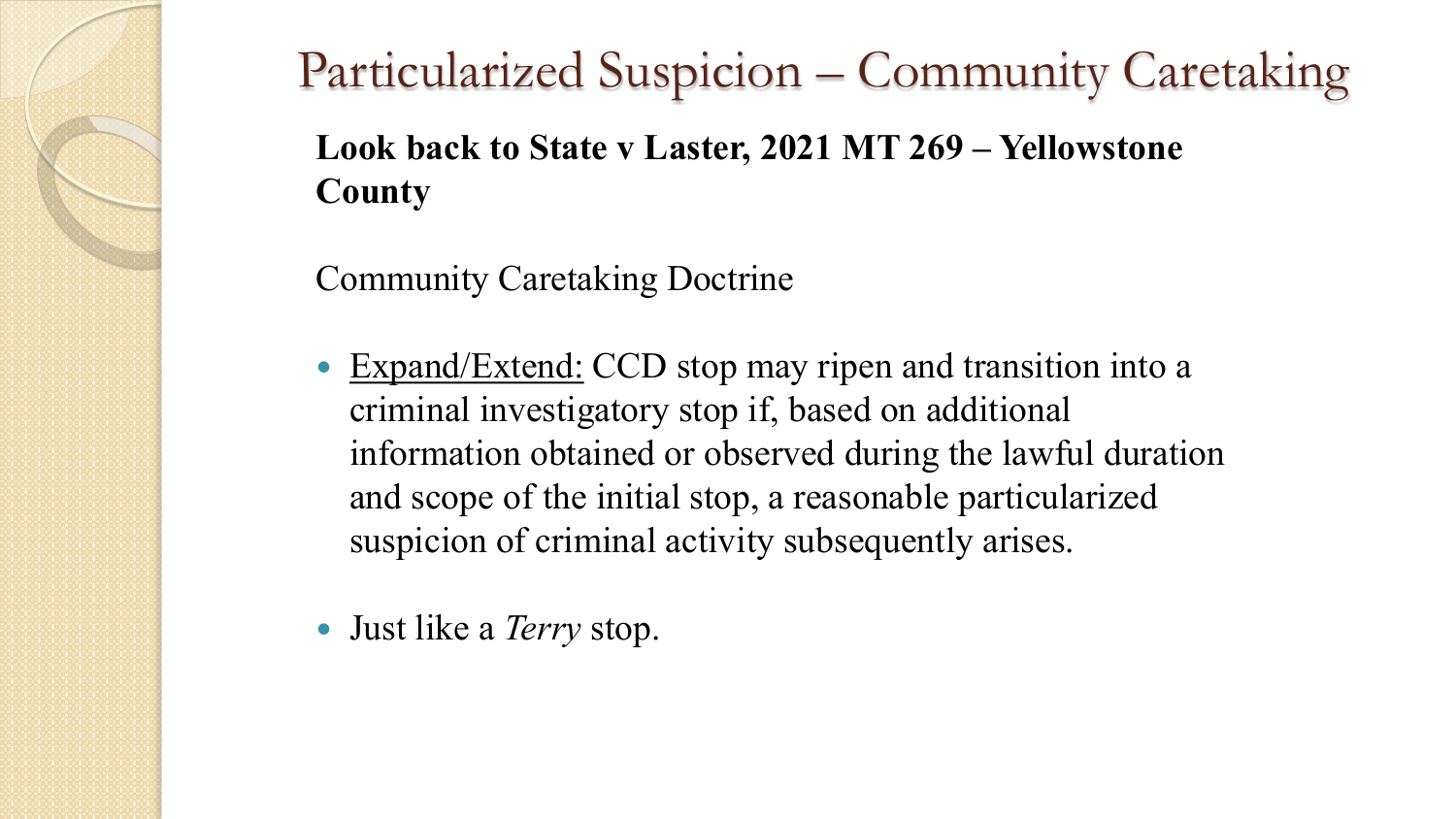# Particularized Suspicion – Community Caretaking **State v Pham, 2021 MT 270 – Custer County**

Based agent's testimony Court observed that agent knew three things relevant to inquiry:

1) Pham was Vietnamese and by culture was deferential to police;

2) Several Vietnamese individuals had been arrested for drug trafficking along the same route Pham was traveling; and 3) Pham was staring at an MHP van full of marijuana long enough to make the agent suspicious.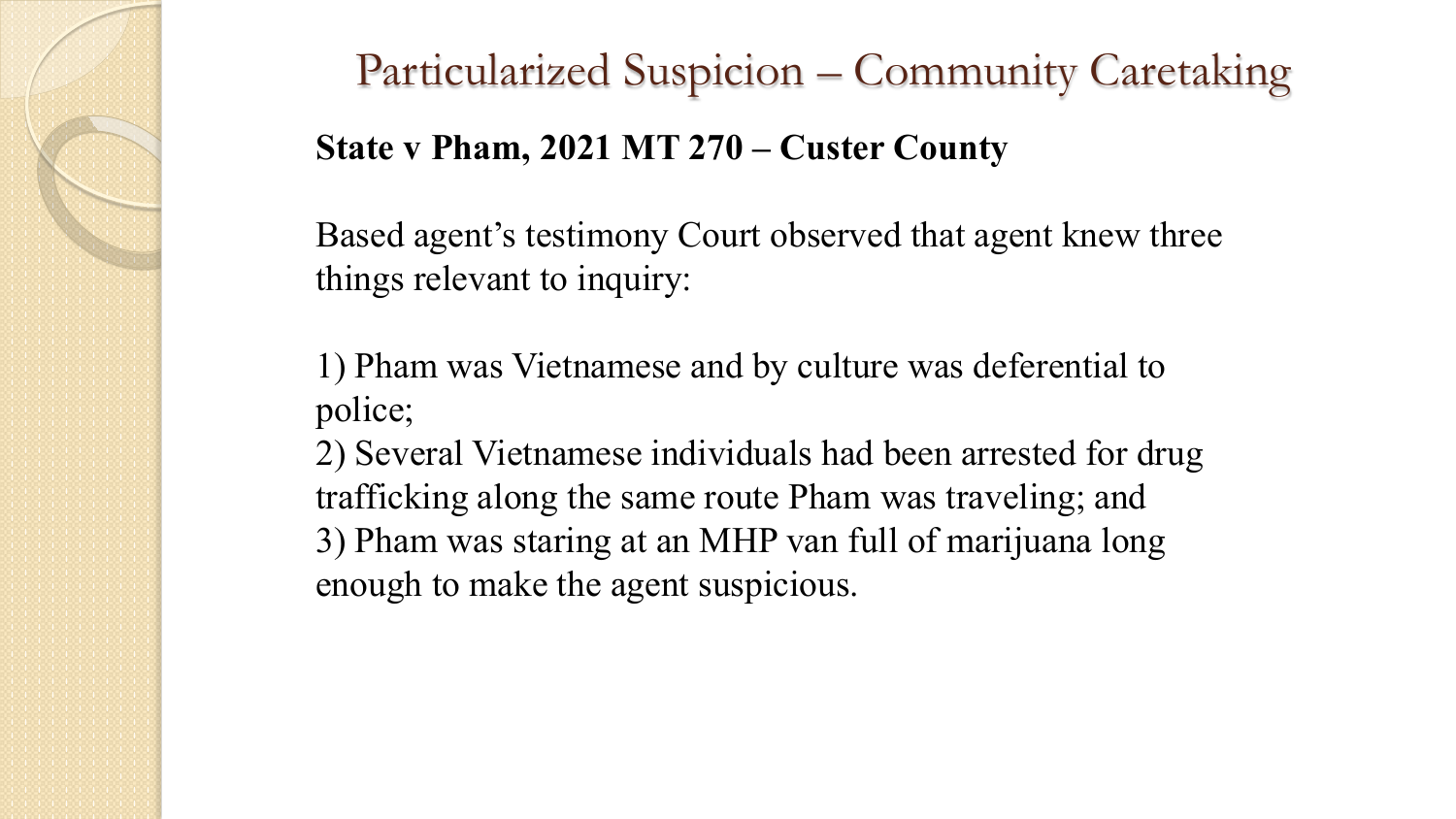# Particularized Suspicion – Community Caretaking **State v Pham, 2021 MT 270 – Custer County**

Not sufficient: This was not objective data or resulting suspicion to justify the actions which followed once the agent had determined Pham was not lost.

No basis to expand/extend: Agent lacked authority to extend/expand his interaction with Pham beyond inquiring whether Pham was lost or in need of assistance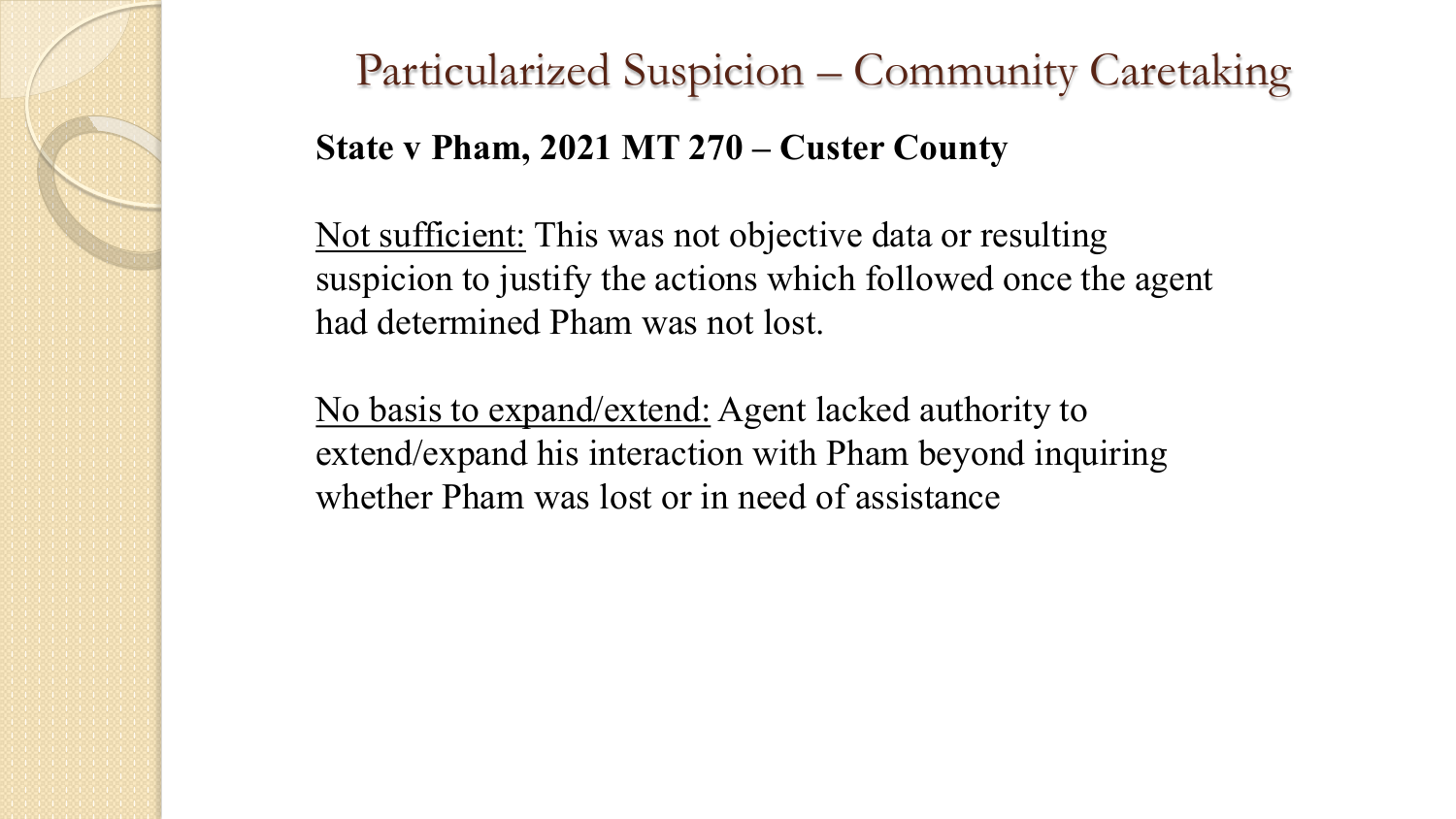#### **State v Harning, 2022 MT 64 – Yellowstone County**

Drug charges. Defendant appealed denial of his motion to suppress.

Court held that officer lacked particularized suspicion to justify extending traffic stop and ordering a canine sniff search.

Reversed and remanded.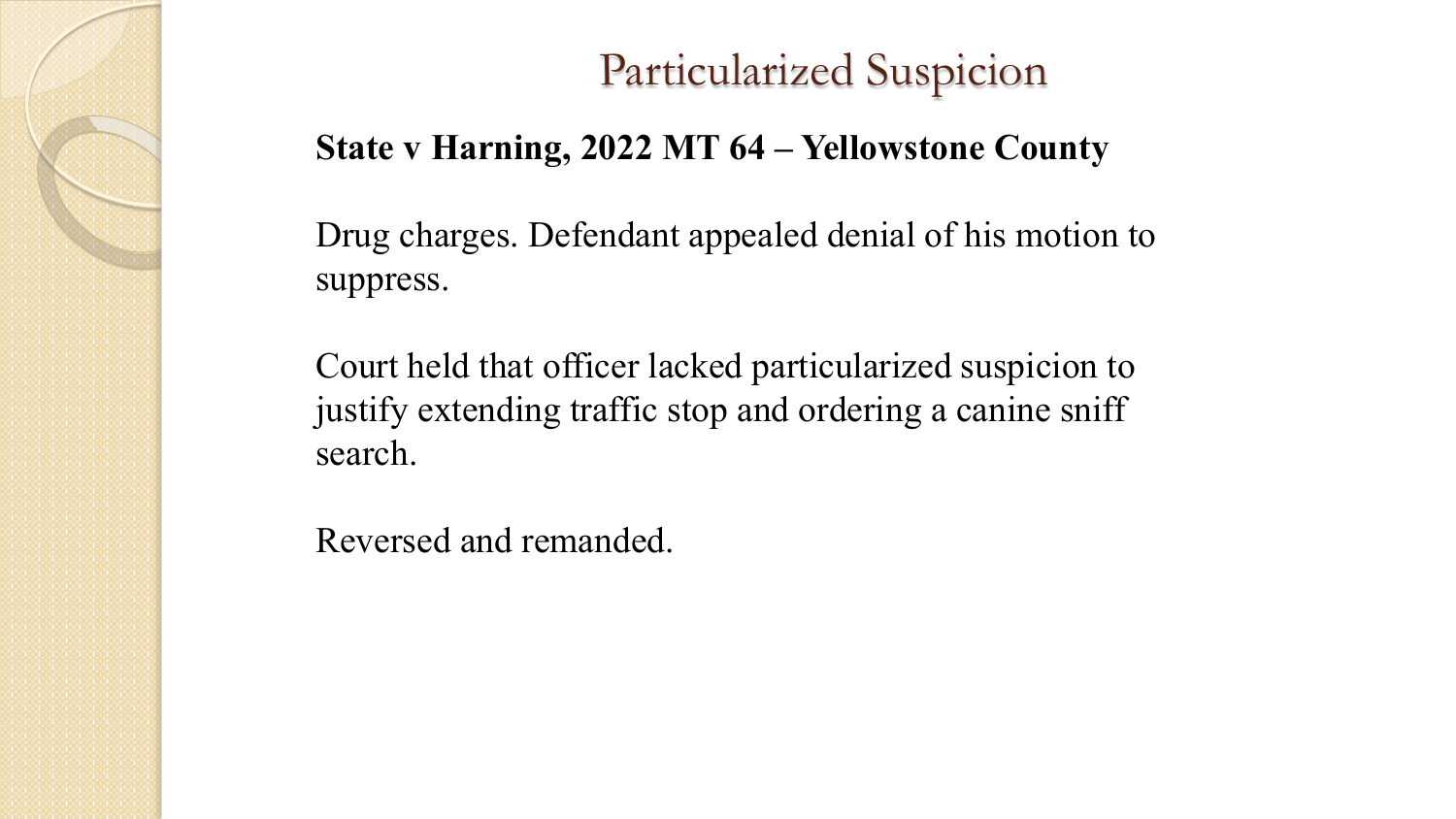#### **State v Harning, 2022 MT 64 – Yellowstone County**

#### **'18 case – prior to new adult use marijuana laws.**

Harning transporting truck full of ceramics to an art show in Colorado. Pulled over by MHP Trooper for speeding. Trooper observed several sealed cardboard boxes in the bed of the truck upon approach.

Harning rolled window down only three or four inches; Trooper asked him to roll it down further; Harning said didn't feel comfortable doing that and declined.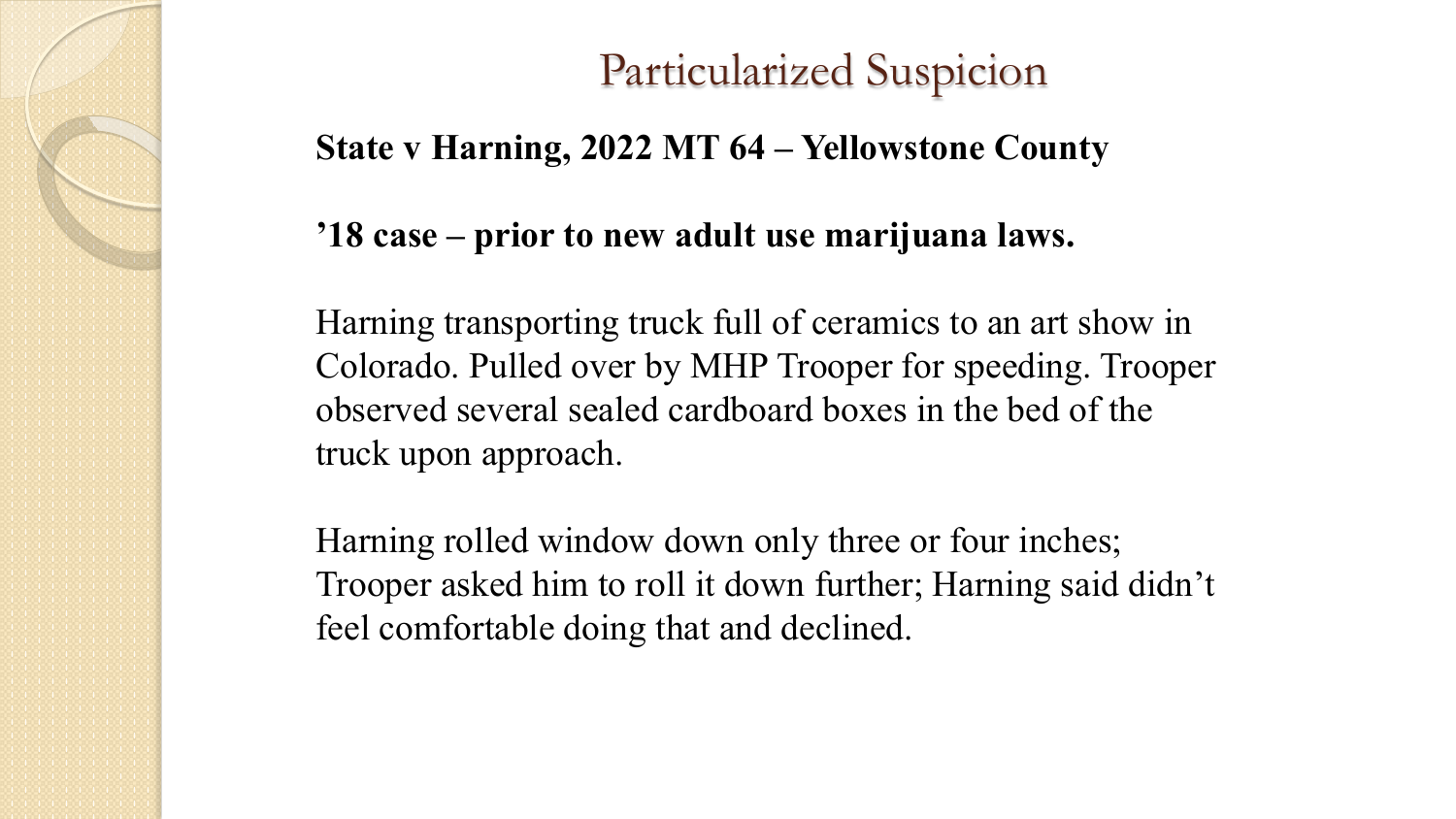#### **State v Harning, 2022 MT 64 – Yellowstone County**

Trooper testified that he immediately noticed the odor of marijuana when Harning rolled his window down; and that Harning "hemmed and hawed" when asked why he felt uncomfortable about rolling it down further.

Trooper believed he was hiding something; testified that he preferred a rolled-down window for better communication; and that he "immediately" deemed Harning's behavior "evasive" because not rolling the window down was atypical of most traffic stops.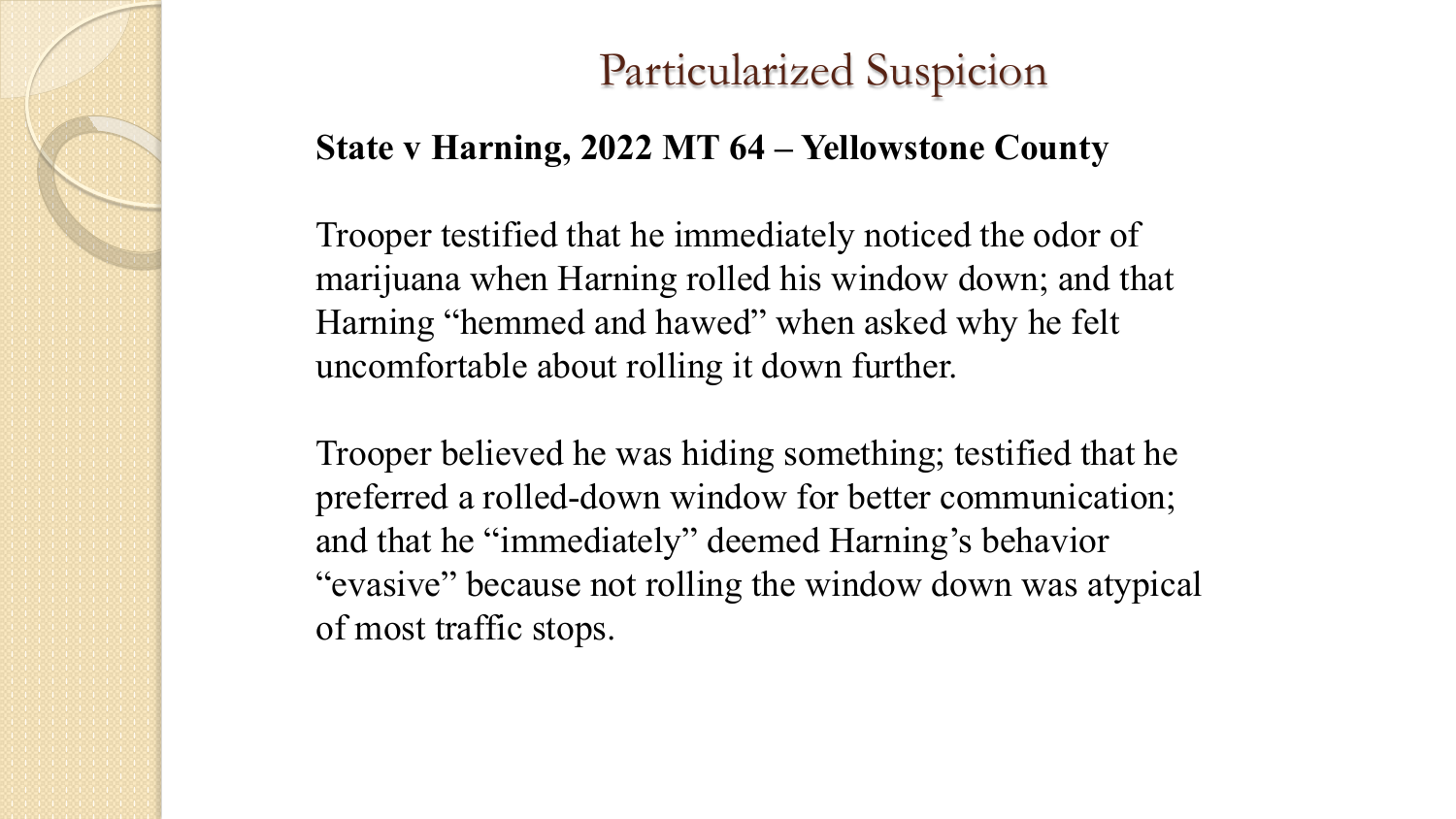#### **State v Harning, 2022 MT 64 – Yellowstone County**

Based on smell of marijuana, Trooper conducted further inquiry about medical marijuana card (didn't have one) and obtained Harner's admission to smoking marijuana in Big Timber (80 miles from traffic stop). When asked if there was marijuana in the vehicle Harning briefly hesitated and answered, "I have no marijuana on me."

Trooper testified at this point he suspected drugs were in the vehicle citing the odor, Harning's behavior, and Harning's interactions as the basis for his suspicion.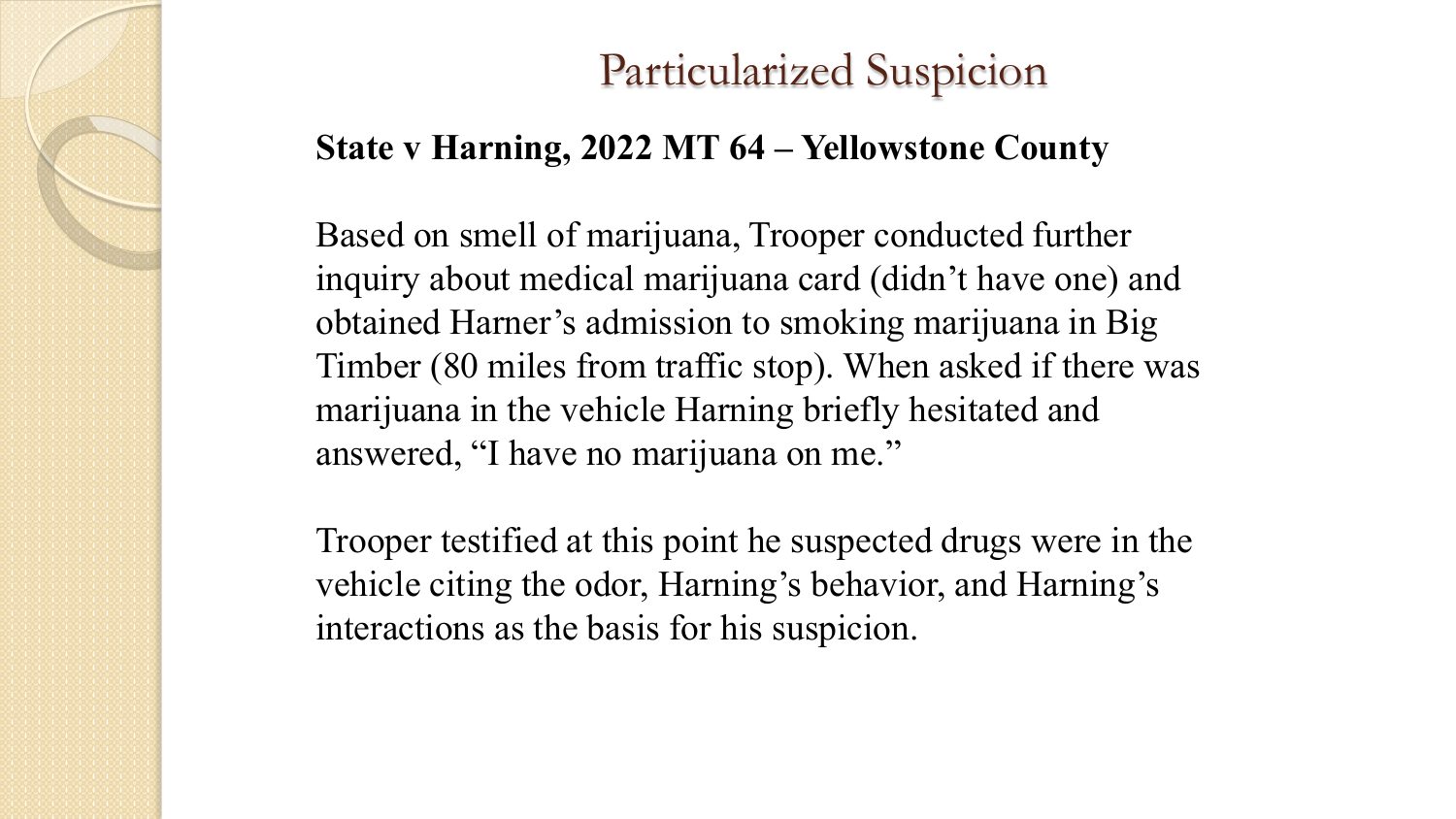#### **State v Harning, 2022 MT 64 – Yellowstone County**

Long story short: Trooper conducted an initial DUI investigation on scene with FST's. Patted down/no drugs. Determined Harning not impaired.

Issued a warning ticket for speeding.

### **No problem with any of this.**

Issue: Trooper decided at this point to begin a drug investigation (canine search) based on previous observations and belief that he smelled a "new" odor of marijuana.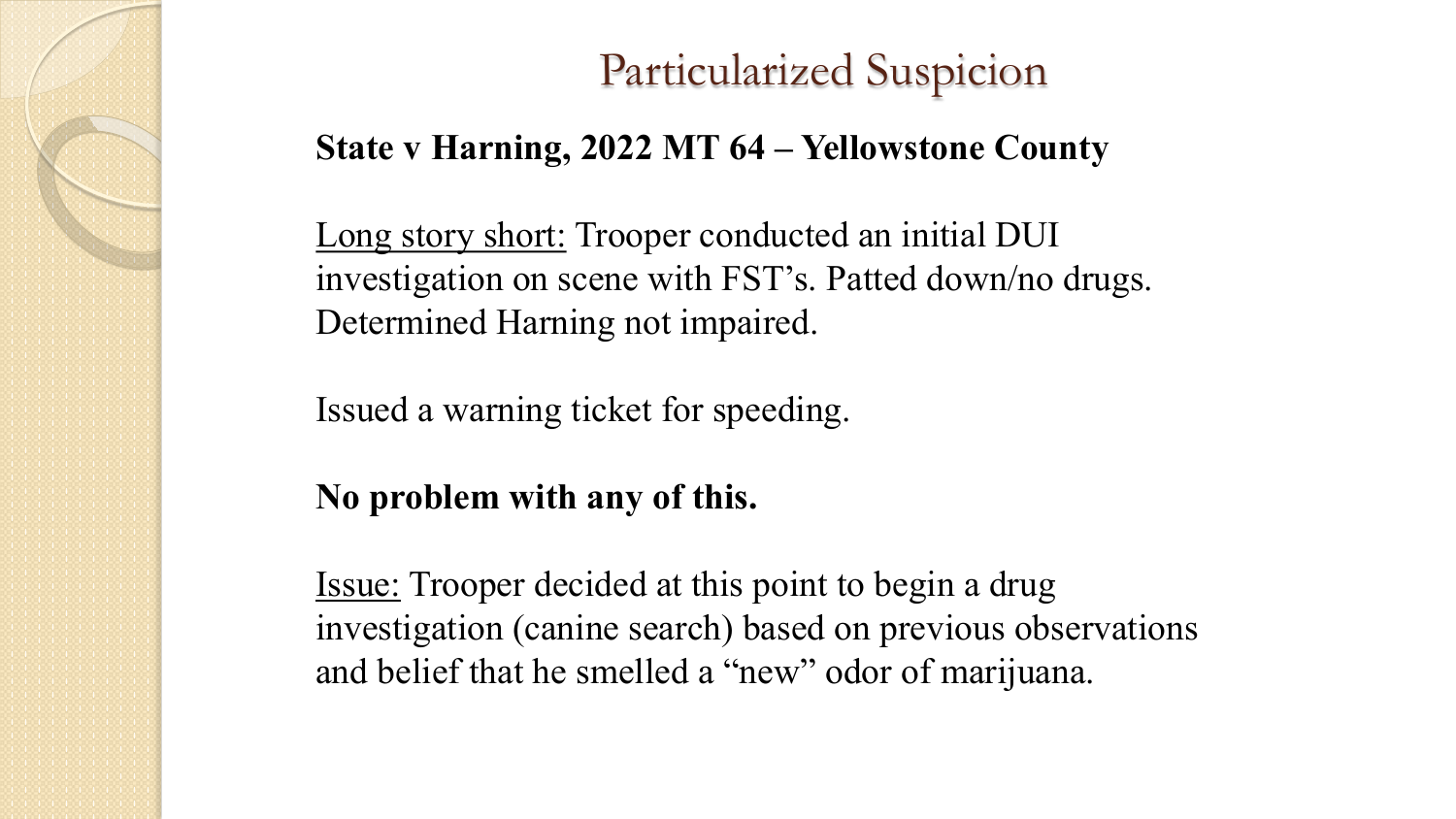#### **State v Harning, 2022 MT 64 – Yellowstone County**

Called for canine and told Harning he was free to stay or leave, but vehicle was going to be searched and would stay put. Harning elected to stay.

Canine search was positive; search warrant was obtained; marijuana pipe/grinder found and Harning was charged with CPDD/MJ & CPDP.

Court: Record does not support particularized suspicion to extend traffic and DUI stop into a drug investigation of the contents of Harning's vehicle.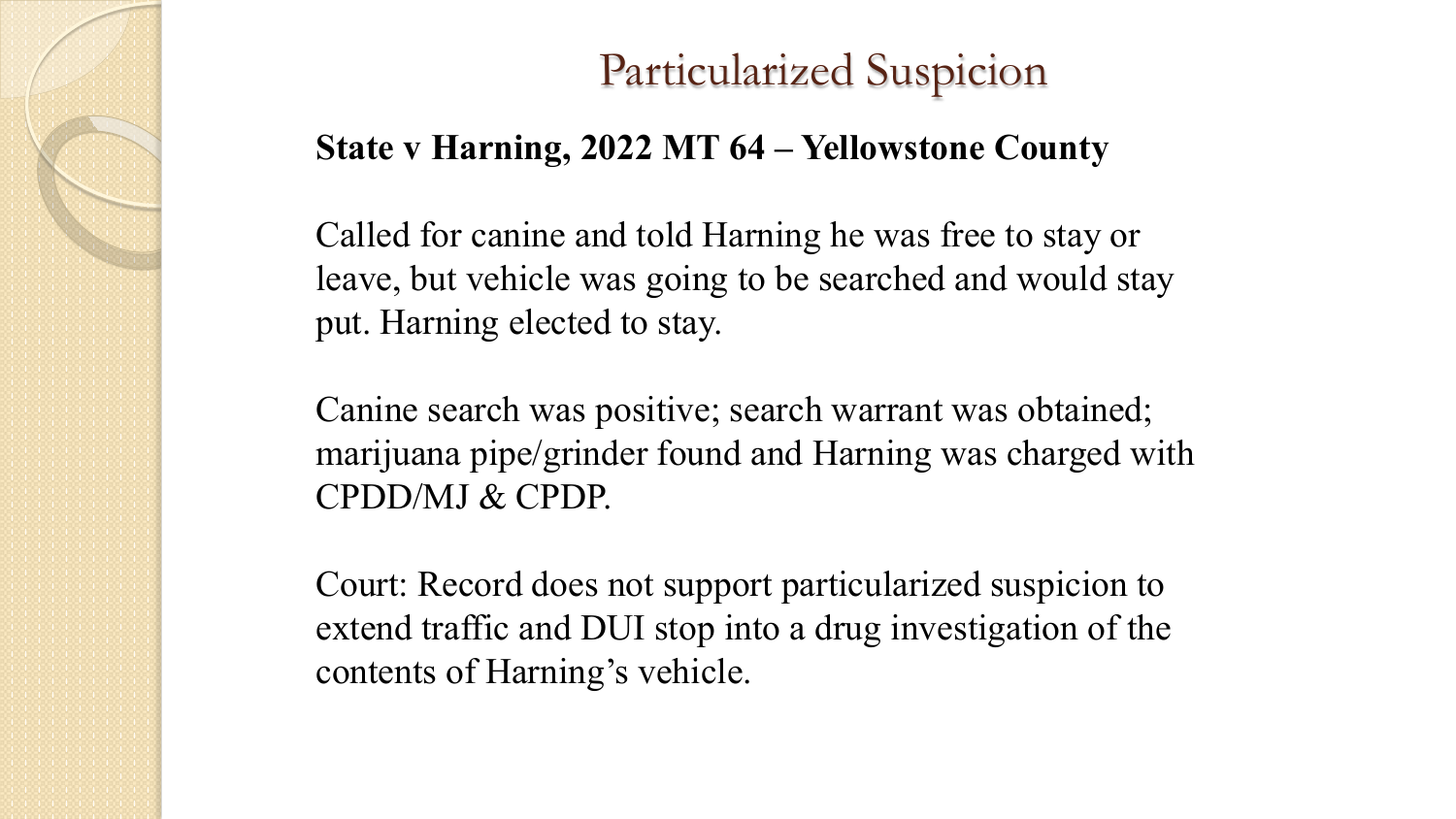#### **State v Harning, 2022 MT 64 – Yellowstone County**

Valid stop for speeding violation.

Valid expansion to DUI investigation based on odor of marijuana and admission to smoking.

No basis to extend stop/investigation to canine search for drugs in vehicle in absence of reason to believe:

- Harning's vehicle in particular contained drugs,
- Harning was using his vehicle to transport drugs, or
- Harning's vehicle had been used to facilitate drug activity.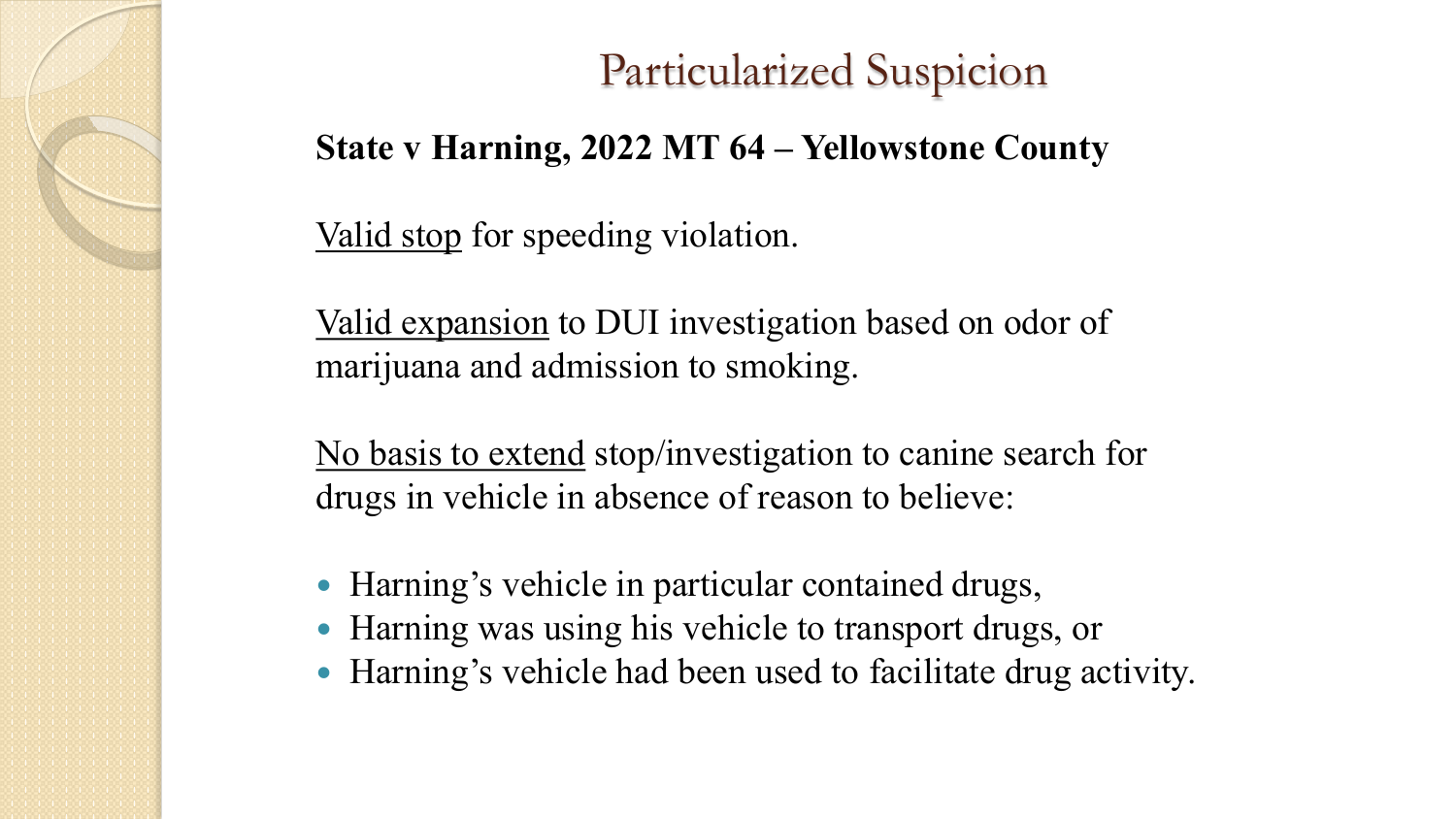# Confrontation/Two-Way Video Testimony **State v Bailey, 2021 MT 157 – Lewis & Clark County**

US Consti. Amend. VI. Mont. Consti. Art II, Sec. 24

1.) Impossible/Impractical: Witness may testify via two-way video only upon adequate showing by moving party that personal presence of witness is impossible/impractical due to distance or expense.

2.) Furtherance of Important Public Policy: The State must additionally show it is necessary to further an important public policy (which does not include judicial economy as the sole factor).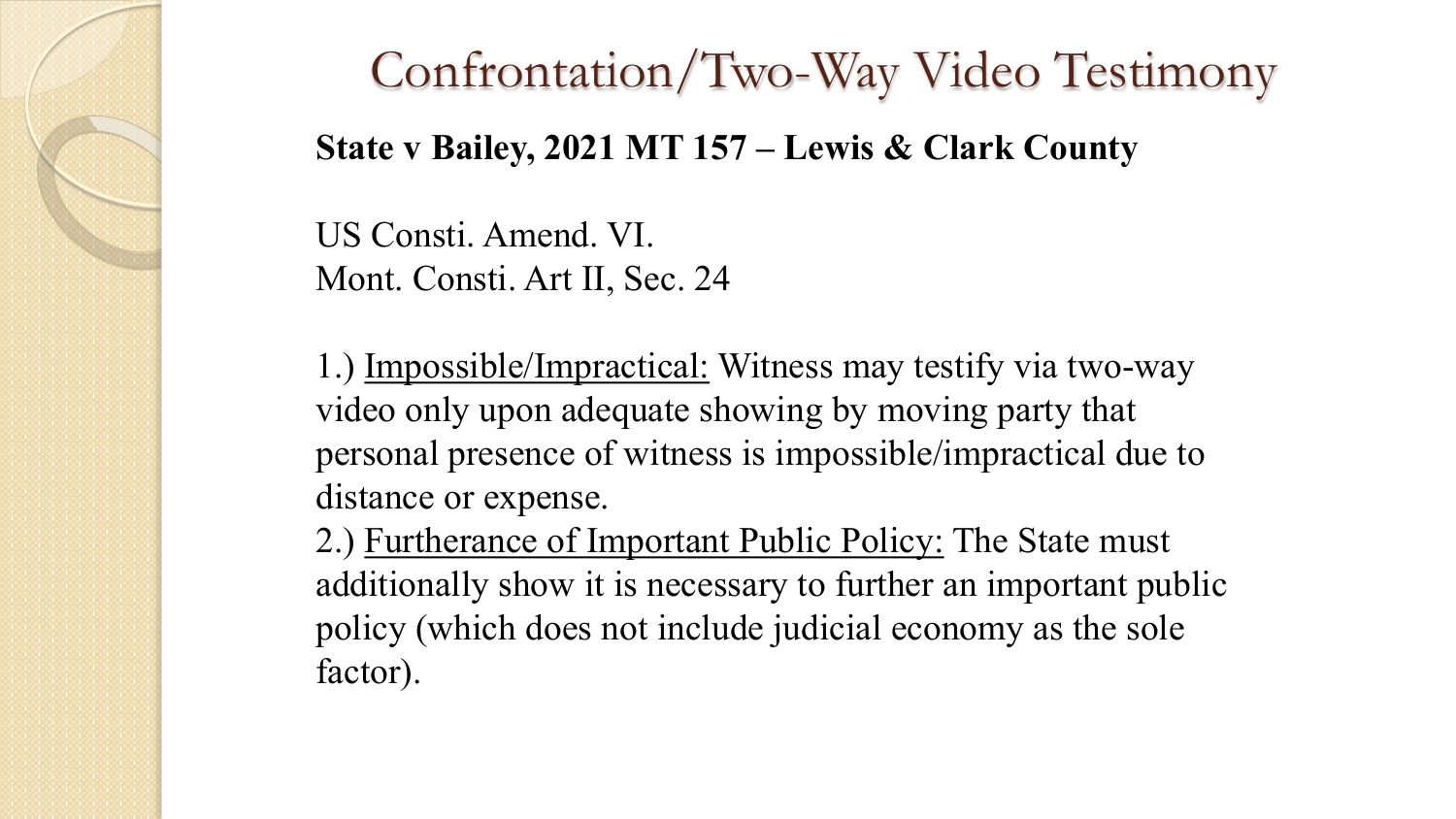

# Confrontation/Two-Way Video Testimony **State v Martell, 2021 MT 318 – Missoula County**

Error to permit State's witness to testify via two-way video in absence of proper showing as to its necessity in order to further an important public policy.

Important public policies are not:

- -Judicial economy
- -Added expense
- -Inconvenience

These issues do not outweigh a defendant's constitutional right to face to face confrontation.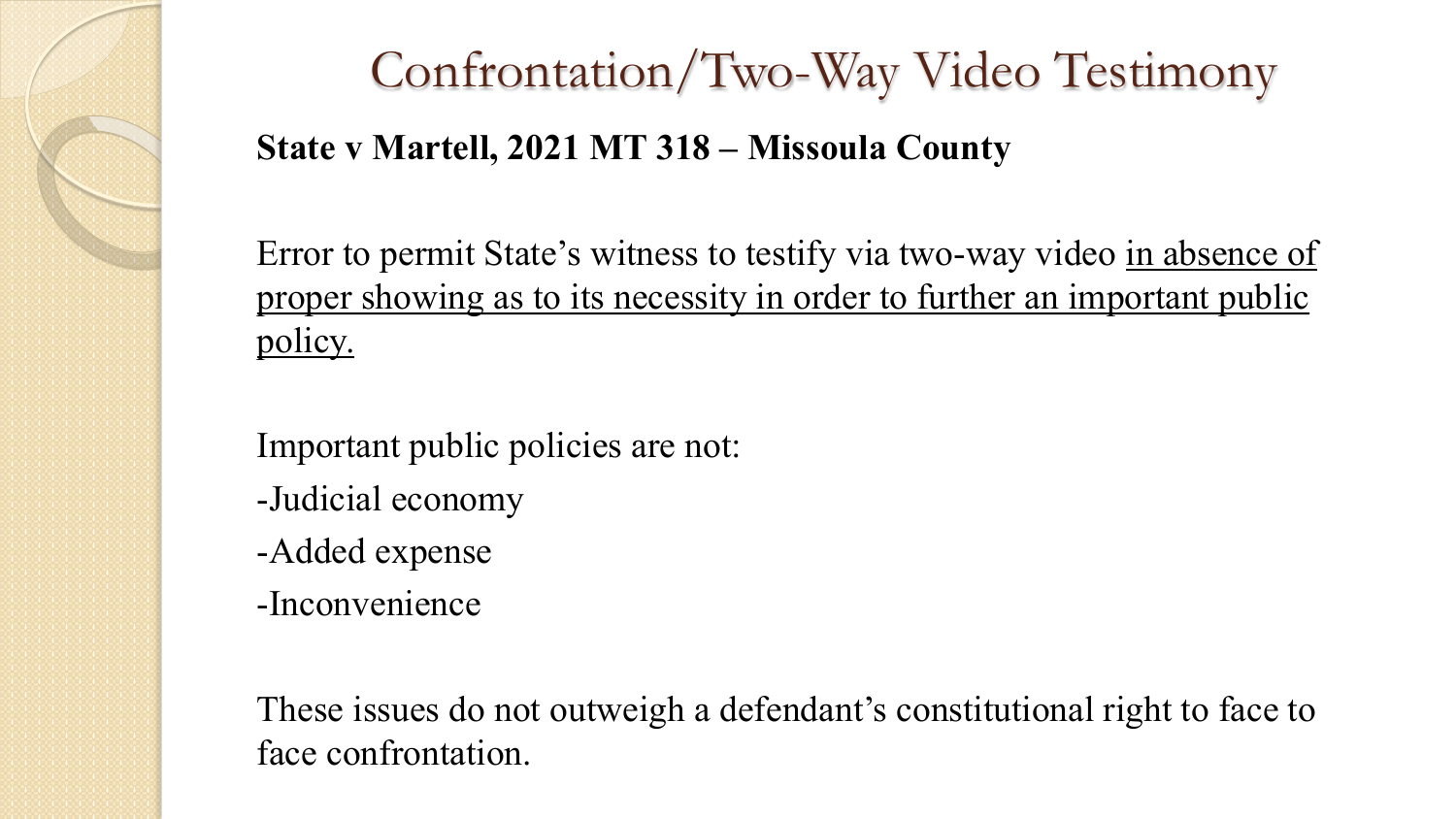

# Confrontation/Two-Way Video Testimony **State v Martell, 2021 MT 318 – Missoula County**

Quickly: Felony theft case involving a fictitious check on an account of a vet group in Washington. Trial involved a witness from that vet group testifying via two-way video.

State's position: witness has a few minutes of testimony to offer. Distance and expense favored video testimomy.

Defendant objected as a violation of right to confront witnesses.

Court agreed and reversed.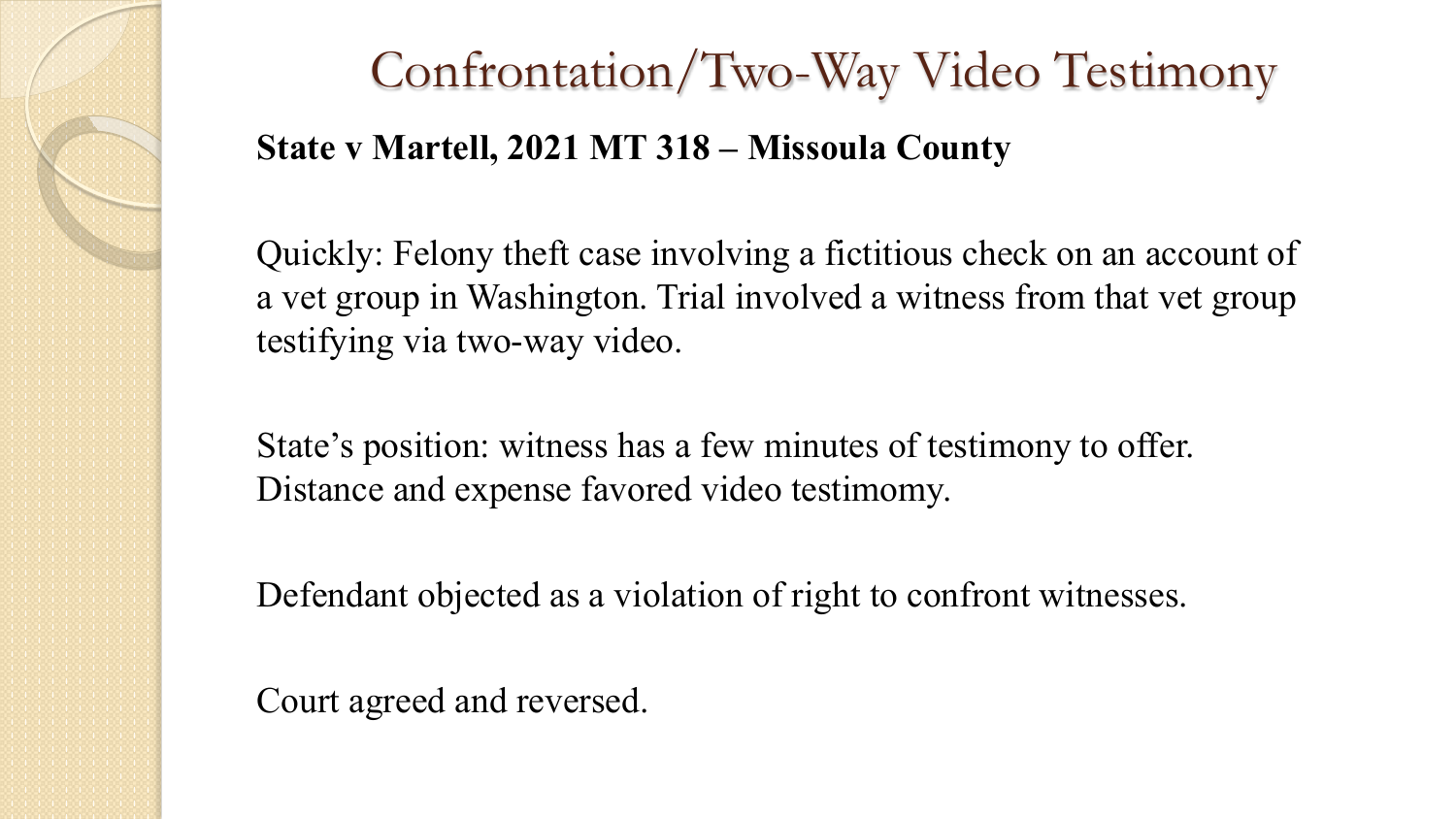### Confrontation/Two-Way Video Testimony

#### **State v Martell, 2021 MT 318 – Missoula County**

Not grounds for reversal where the error is harmless based upon an examination of factors such as:

- -Importance of the testimony to the State's case.
- -Whether the testimony was cumulative.

-Presence or absence of corroborating or contradicting evidence as to important points.

If the evidence goes to an element of the crime charged and is the only evidence tending to prove that element the court is compelled to reverse.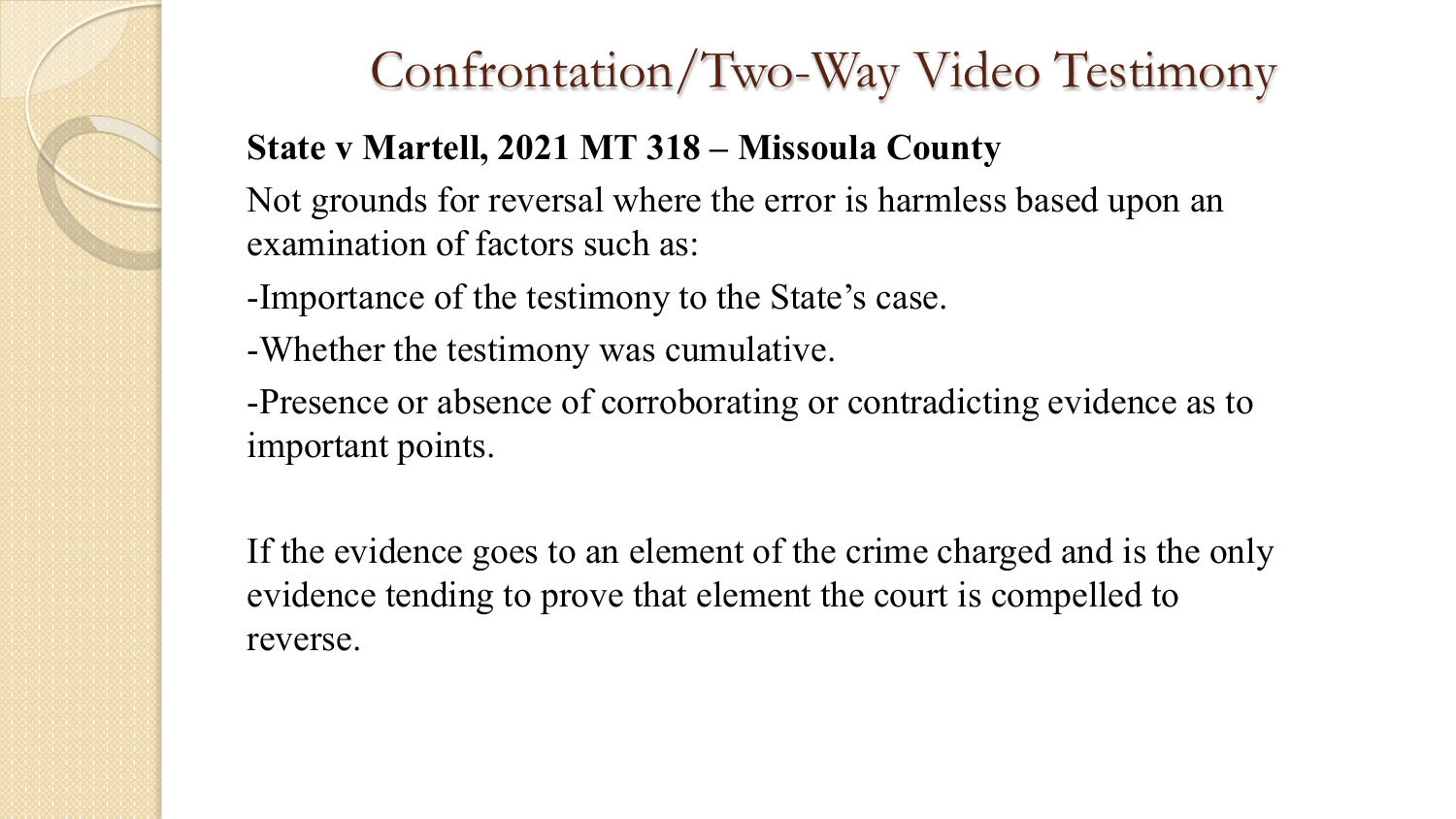# Jury Access/Video View

#### **State v Hoover, 2021 MT 276 – Lincoln County**

Defendant convicted of PFMA as 3d or subsequent offense. Moved for new trial, denied. Defendant appealed.

Game camera footage captured Hoover in a physical/verbal assault on his teenaged son. Hoover also made incriminating statements to police captured on video. Based on this evidence Hoover was charged with PFMA.

Both videos were admitted into evidence at trial. One of the videos contained footage not admitted into evidence. Playback to the jury occurred by manually skipping over these parts.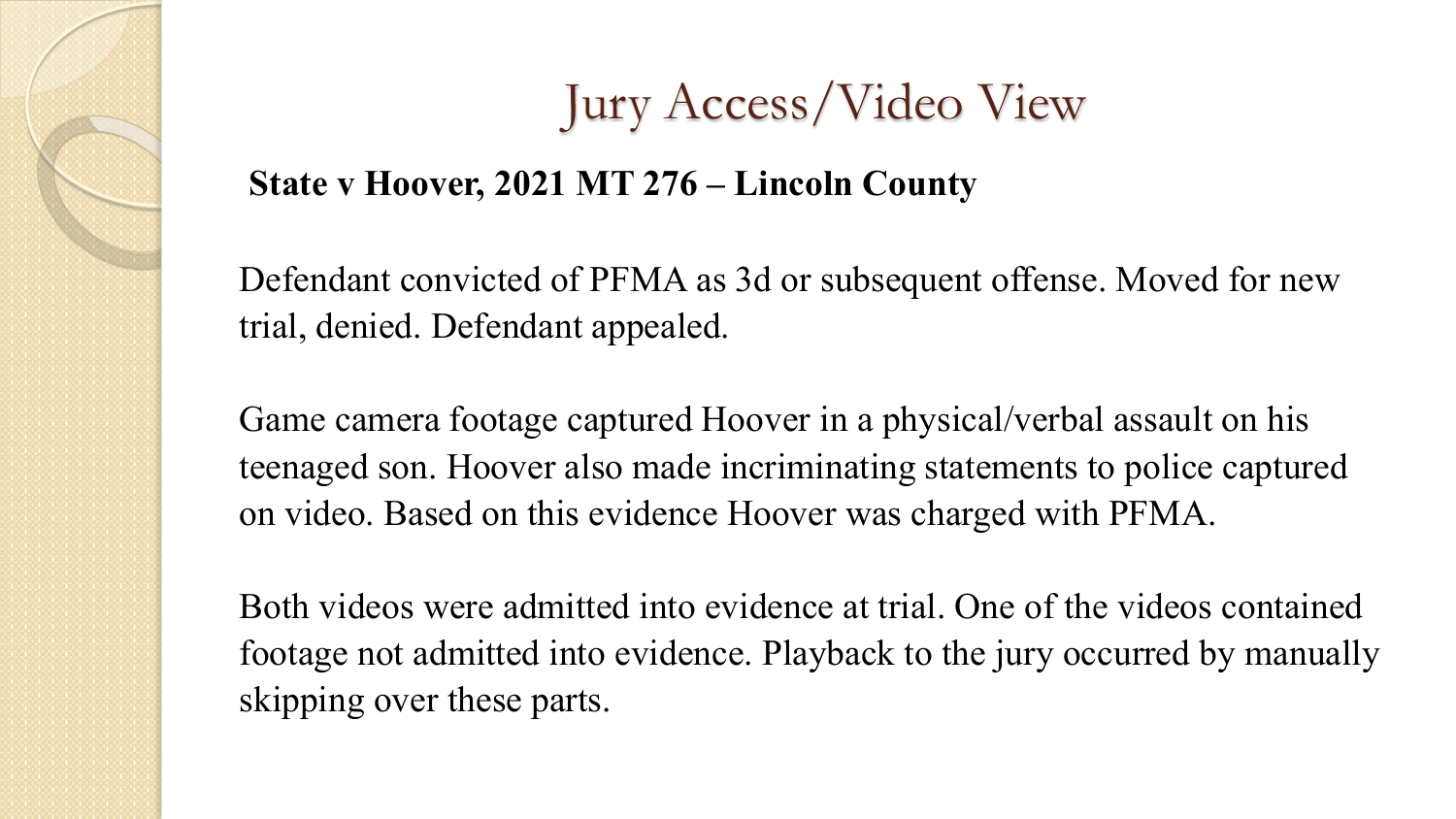### Jury Access/Video View

#### **State v Hoover, 2021 MT 276 – Lincoln County**

During deliberations the jury twice requested to view the videos.

Both times the Court permitted the jury to view the videos with the bailiff manually skipping over the segments not admitted into evidence.

No notice was given to either party.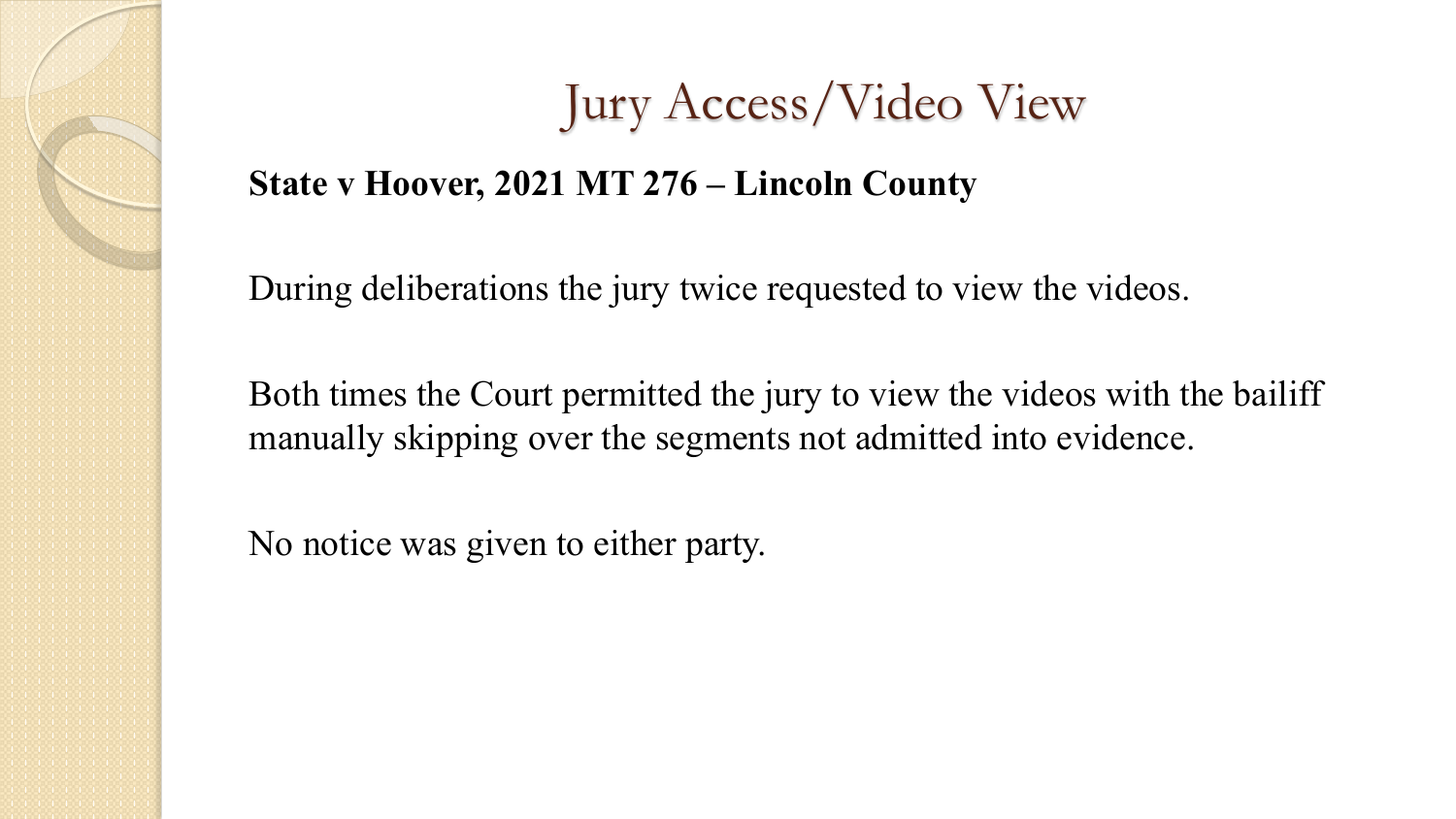# Jury Access/Video View

#### **State v Hoover, 2021 MT 276 – Lincoln County**

General rule: Upon retiring for deliberation, the jurors may take with them the written jury instructions read by the court, their own notes taken during the trial, and all exhibits that have been admitted as evidence during the trial and which in the opinion of the court will be necessary to their deliberations. Section 46-16-504, MCA.

Common Law: Irrespective of §§ 46-16-503(2) or -504, MCA, the court generally may not allow unsupervised or unrestricted jury review or replay of witness testimony or other evidence that is testimonial in nature.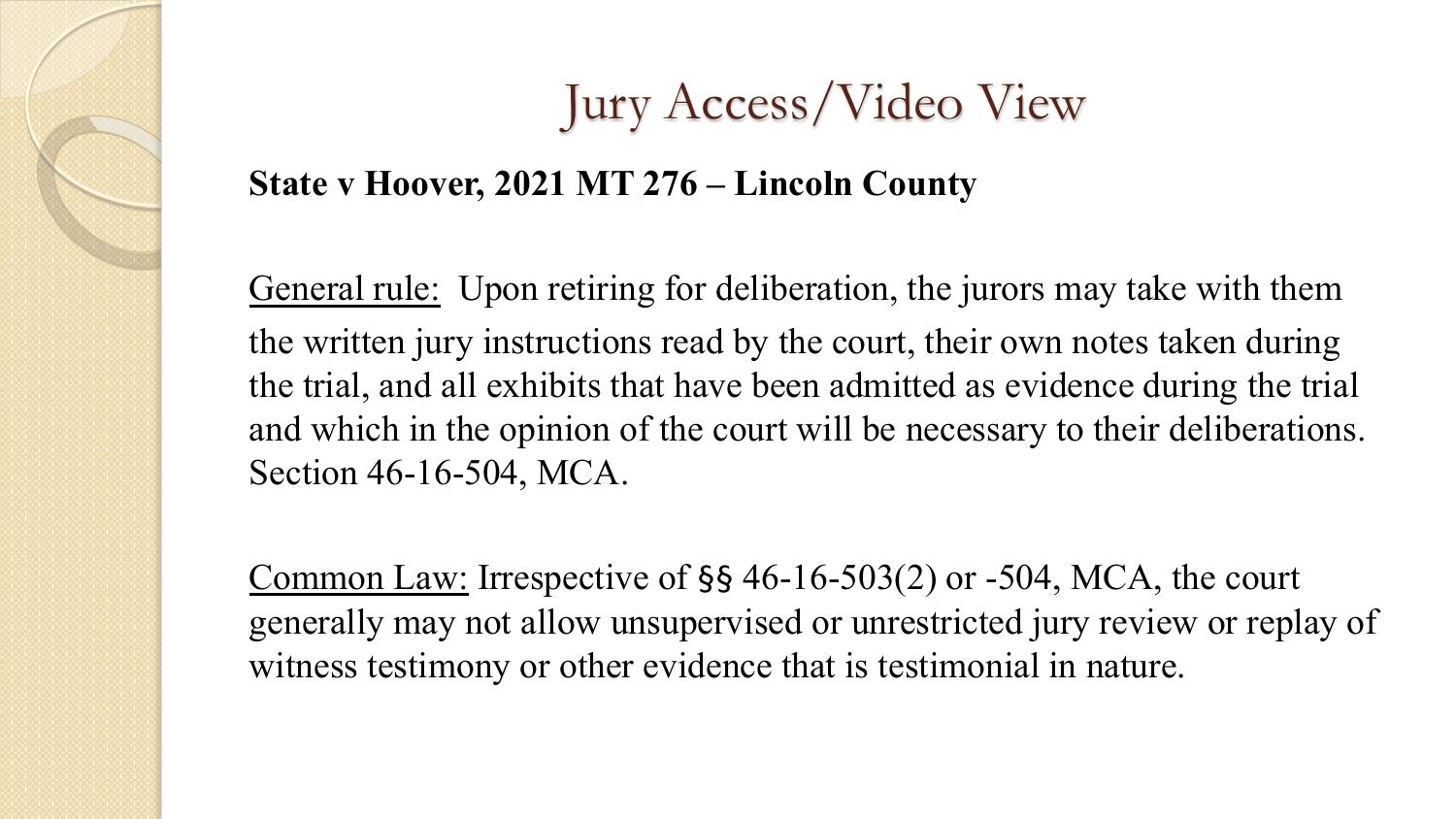

#### **State v Hoover, 2021 MT 276 – Lincoln County**

Threshold question: The court **in consultation with the parties** is to determine whether the video is either testimony or testimonial in nature. (Not yet defined).

If not, the common law rule and § 46-16-503(2), MCA, do not apply.

If so, court must consider and determine **upon consultation with the parties**: (1) the particular testimony or portion of a testimonial exhibit the jury seeks; (2) the "exact" purpose of the request or the "exact nature of the . . .difficulty" which prompted the request; and (3) the "precise testimony" or portion of the subject testimonial exhibit that would be responsive thereto.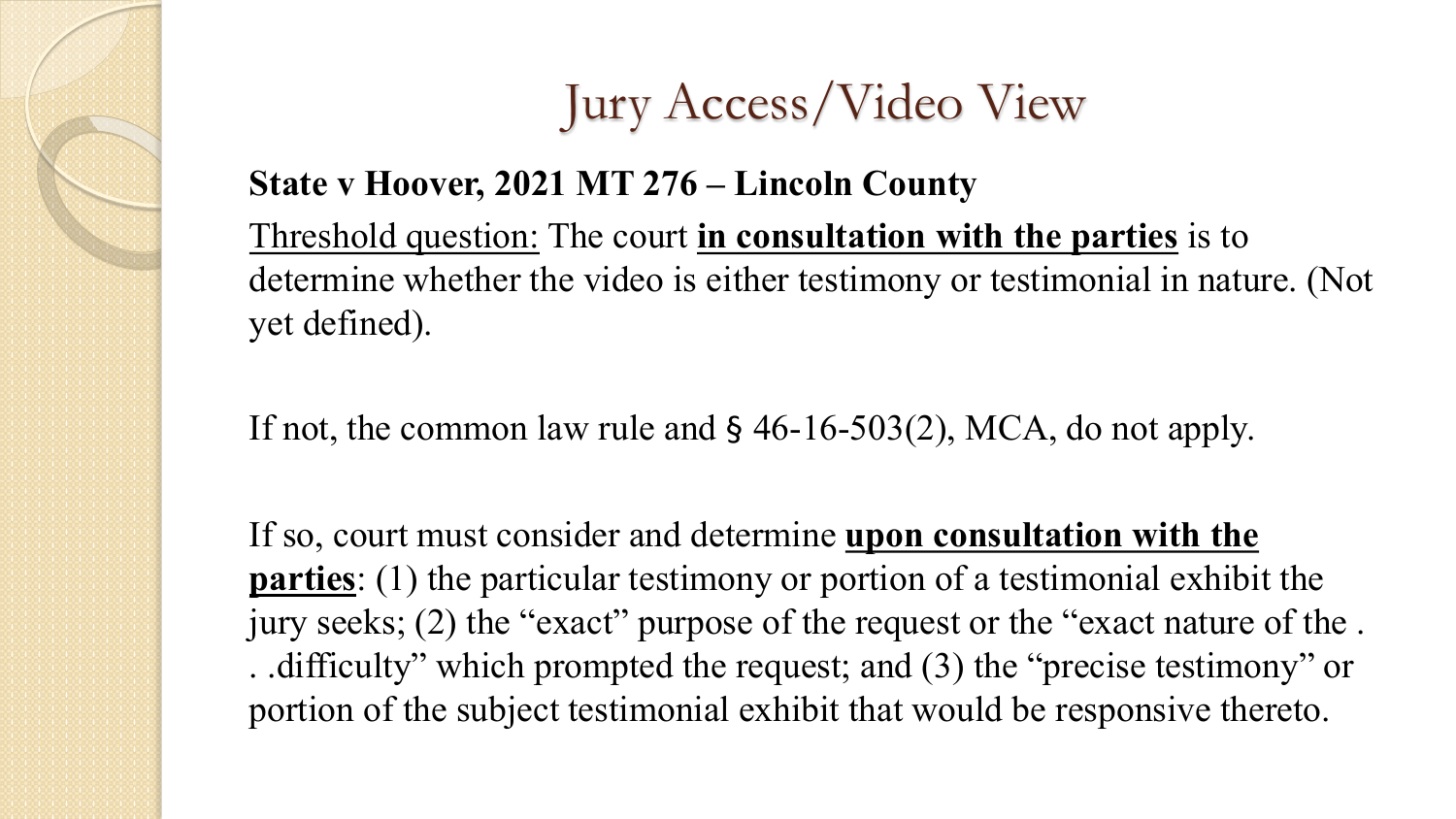### Jury Access/View of Evidence

#### **State v Hoover, 2021 MT 276 – Lincoln County**

The Supreme Court held that footage from game camera and interrogation video was testimonial in nature.

Court failed to take proper precautions before allowing bailiff to replay to the jury footage from game camera and interrogation video.

Error was not harmless.

Reversed and remanded.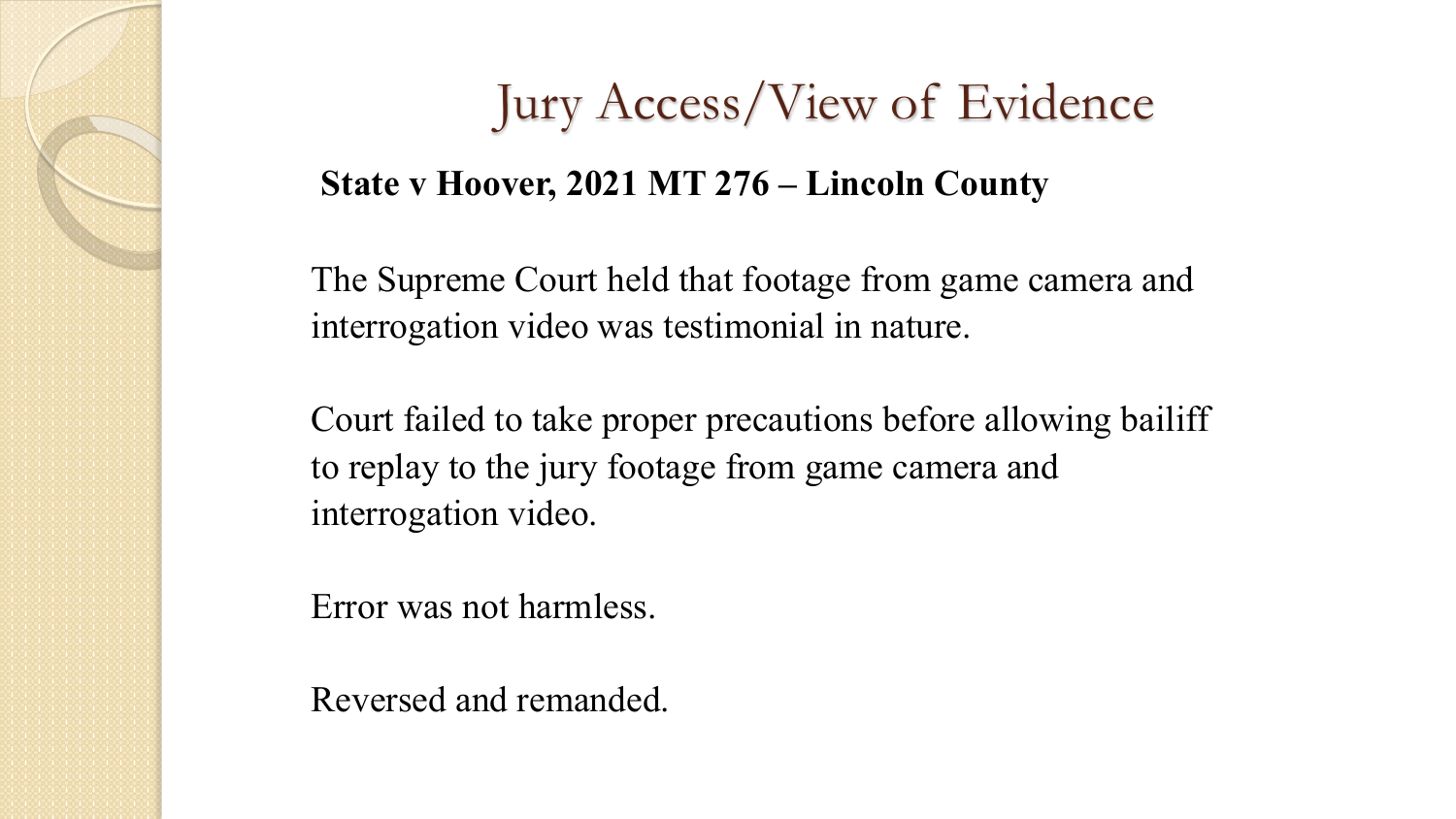### Discovery/Rebuttal Evidence

#### **State v Torres, 2021 MT 301 – Missoula County**

DV/PFMA case.

Typical scenario: Couple meet, relationship ensues, then drugs/financial problem/physical abuse.

Trial: Both testify with differing accounts of what happened. Defendant acquitted on one count, jury deadlocks on another, and convicts on one.

Issue: State failed to disclose a rebuttal witness (D's exgirlfriend) who testified in part on issue of prior abuse.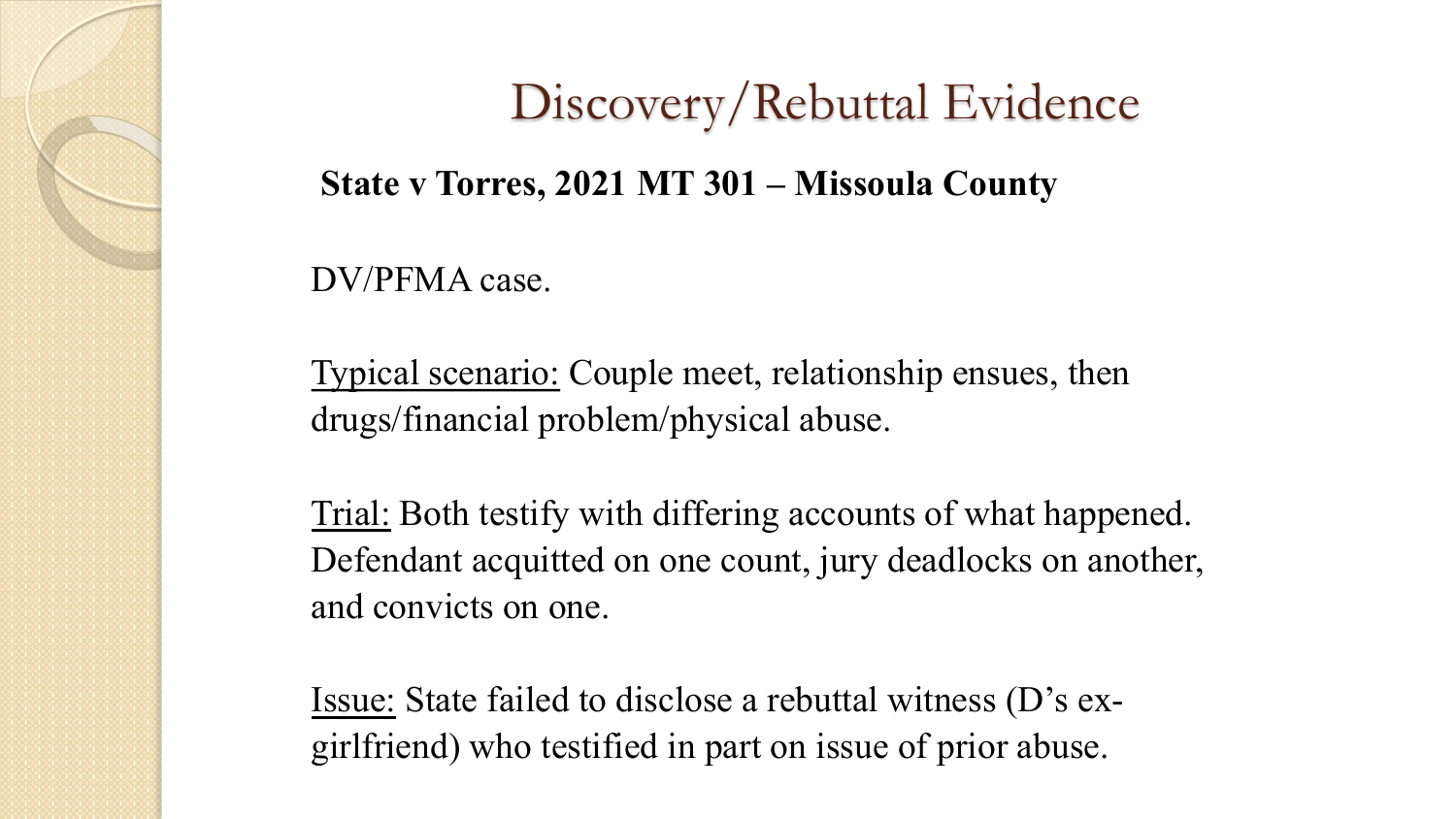### Discovery/Rebuttal Evidence

#### **State v Torres, 2021 MT 301 – Missoula County**

MCA 46-15-322(6): Pretrial disclosure of rebuttal witnesses is limited to those called related to "evidence of good character or the defenses of alibi, compulsion, entrapment, justifiable use of force, or mistaken identity or the defense that the defendant did not have a particular state of mind that is an element of the offense charged.

None of these were implicated here.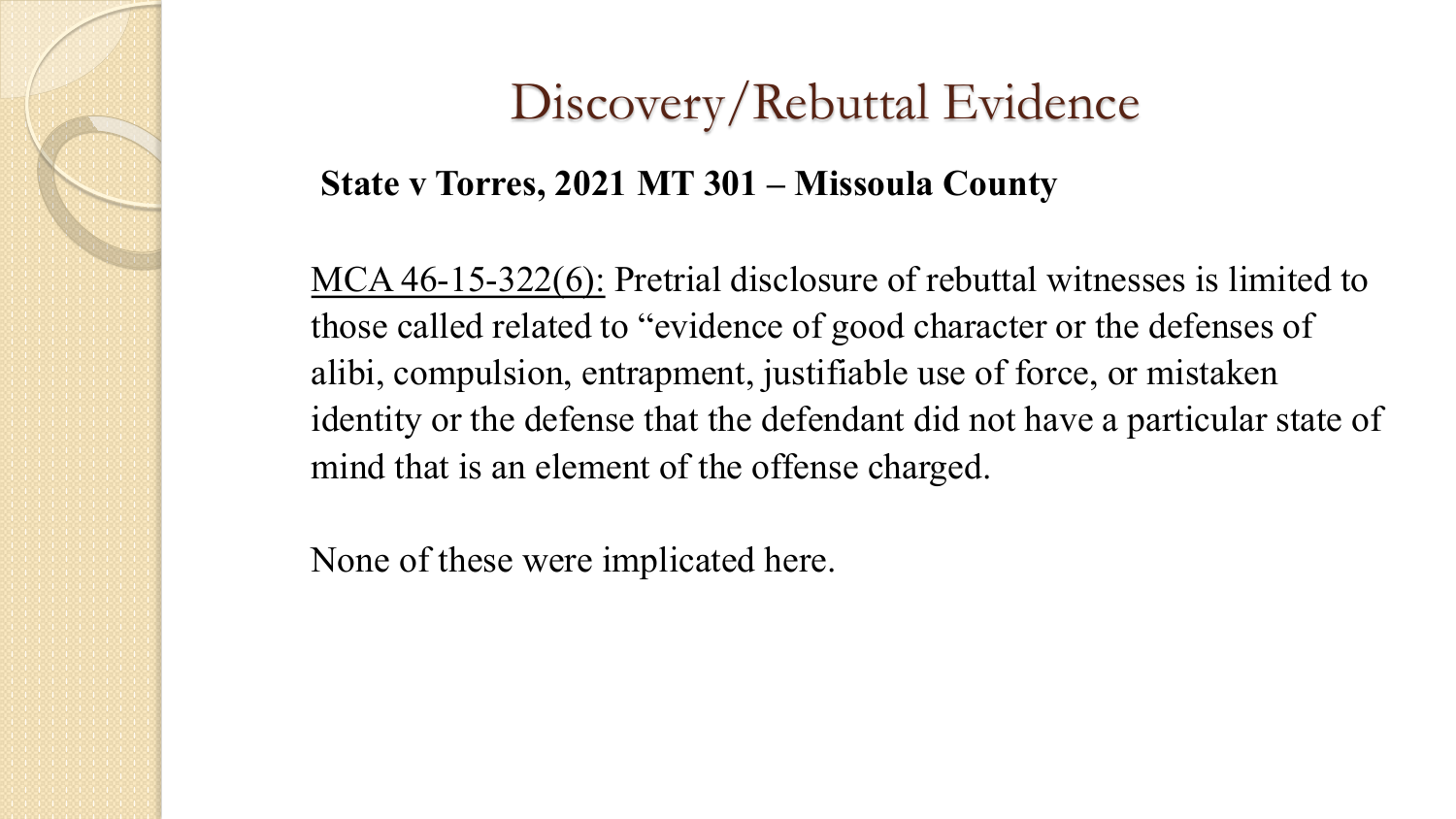### Discovery/Rebuttal Evidence

#### **State v Torres, 2021 MT 301 – Missoula County**

- Montana requires broad pretrial disclosure by the prosecution. Section 46- 15-322, MCA.
- The purpose of the statute is to provide notice and prevent surprise. The statute mandates full disclosure of all the material and information within the prosecutor's possession and control, regardless of whether the State believes it is inculpatory or exculpatory.
- Court found no error.
- The State is not obligated by statute to provide pretrial notice of a witness called to impeach the credibility of a defense witness.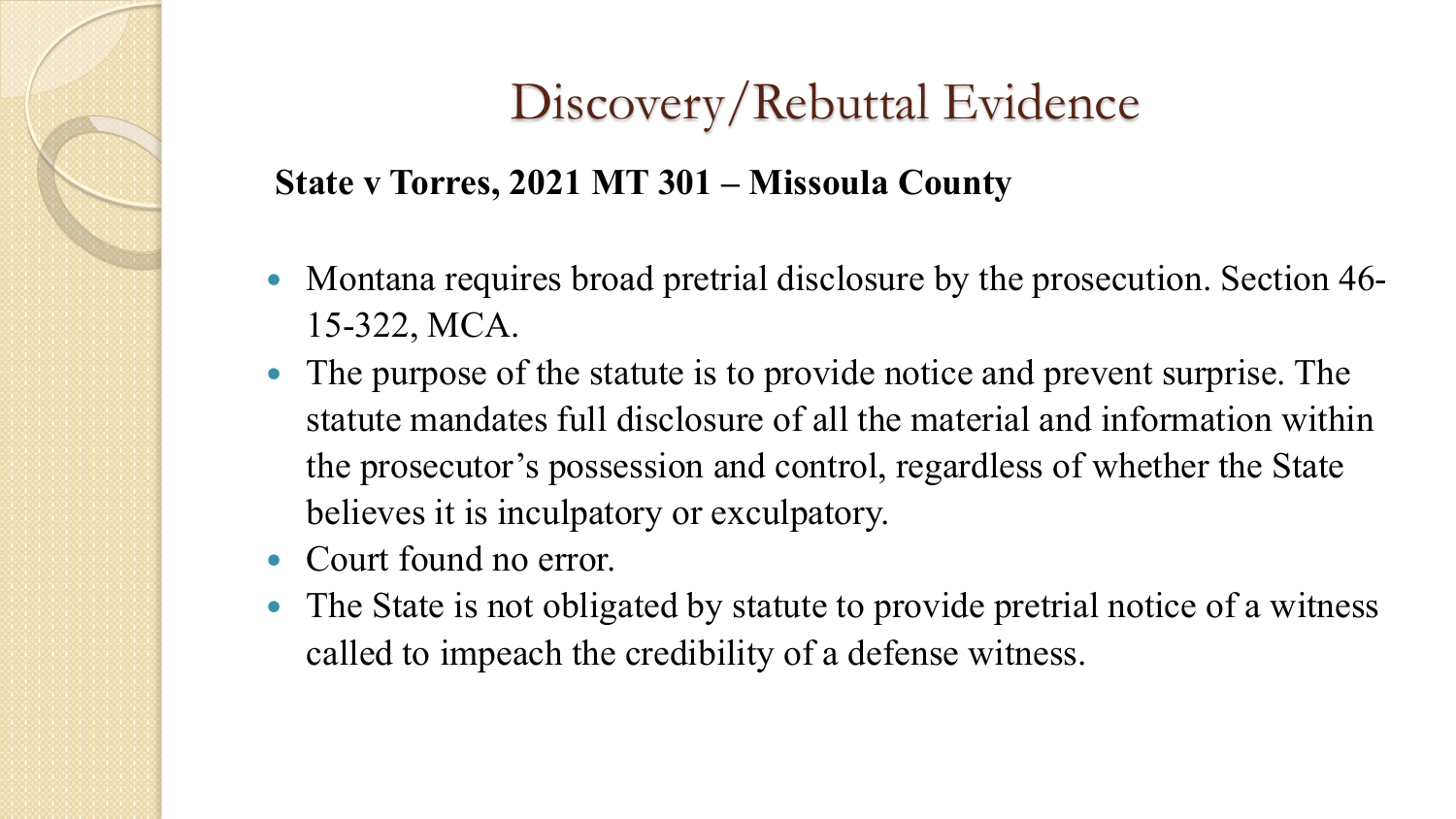#### **State v Bennett, 2022 MT 73 – Missoula County (Missoula Municipal Court)**

Officer responded to a call from a local facility that Bennett had violated an order of protection by entering the facility.

Officer spoke with staff at the facility and then observed Bennett across the street next to some people.

The officer recognized Bennett from previous encounters and approached her on foot.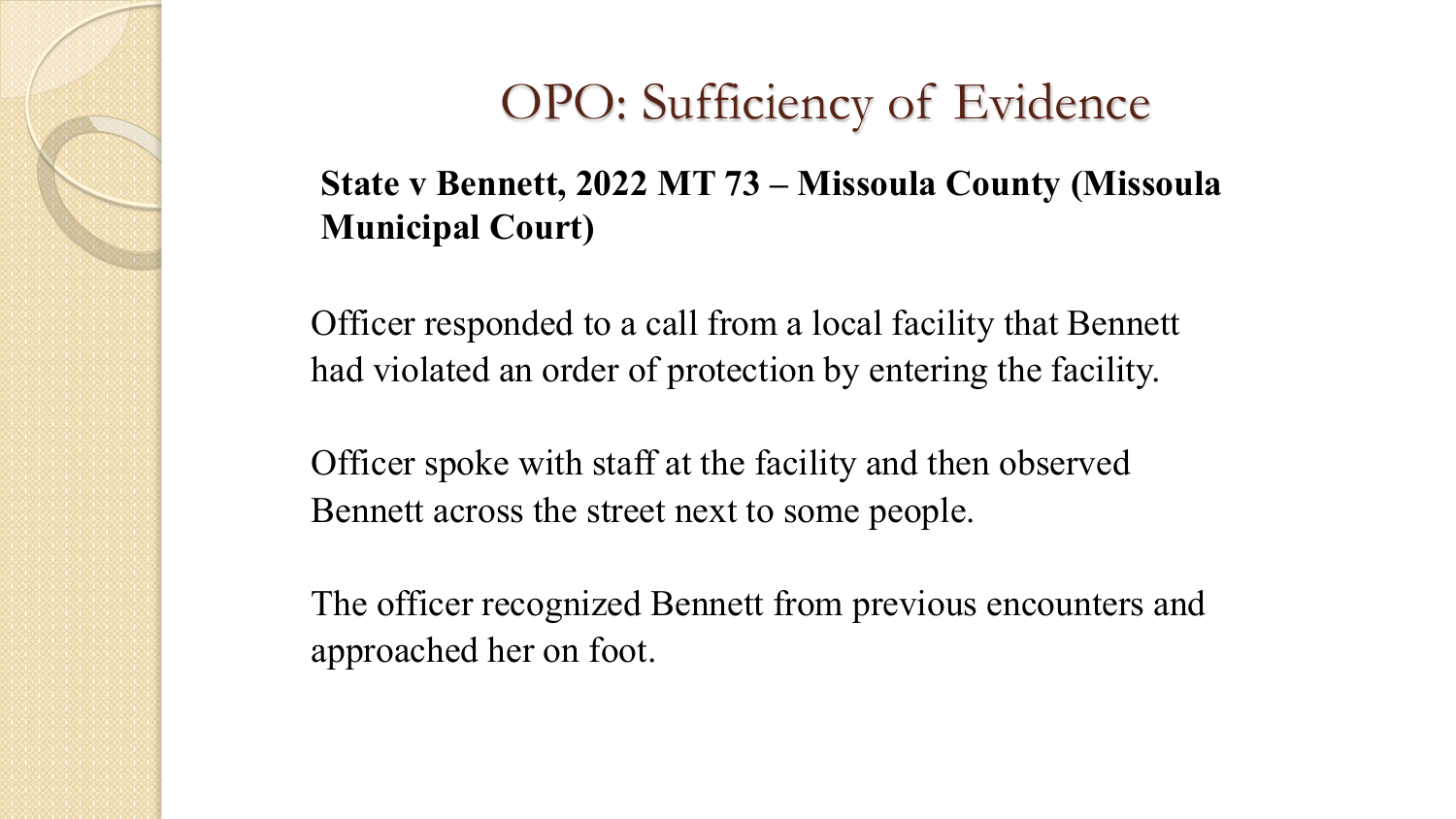#### **State v Bennett, 2022 MT 73 – Missoula County (Missoula Municipal Court)**

The entire interaction was 40 seconds long and captured on body cam.

Officer asked to talk to Bennett. Bennett asked what about?

Officer: 'Something that someone had reported to him'.

Bennett: 'What about?'

Officer: 'Inside the facility.'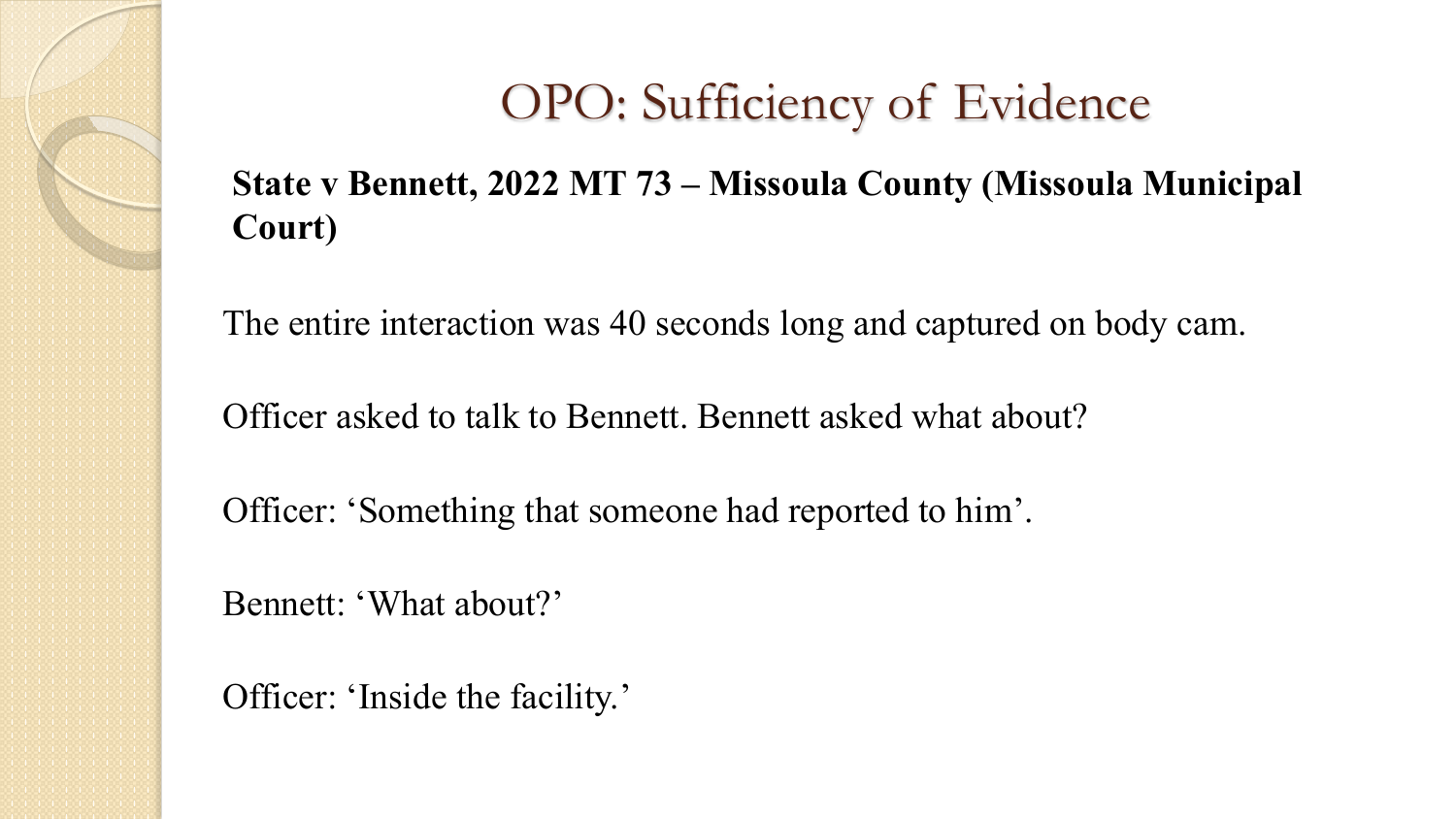#### **State v Bennett, 2022 MT 73 – Missoula County (Missoula Municipal Court)**

Bennett: 'Haven't been in the facility for three years.'

Officer: 'You're under arrest for VOOP.'

Appears Bennett tried to walk away from officer at that point (not clear in opinion) and she was also charged with OPO.